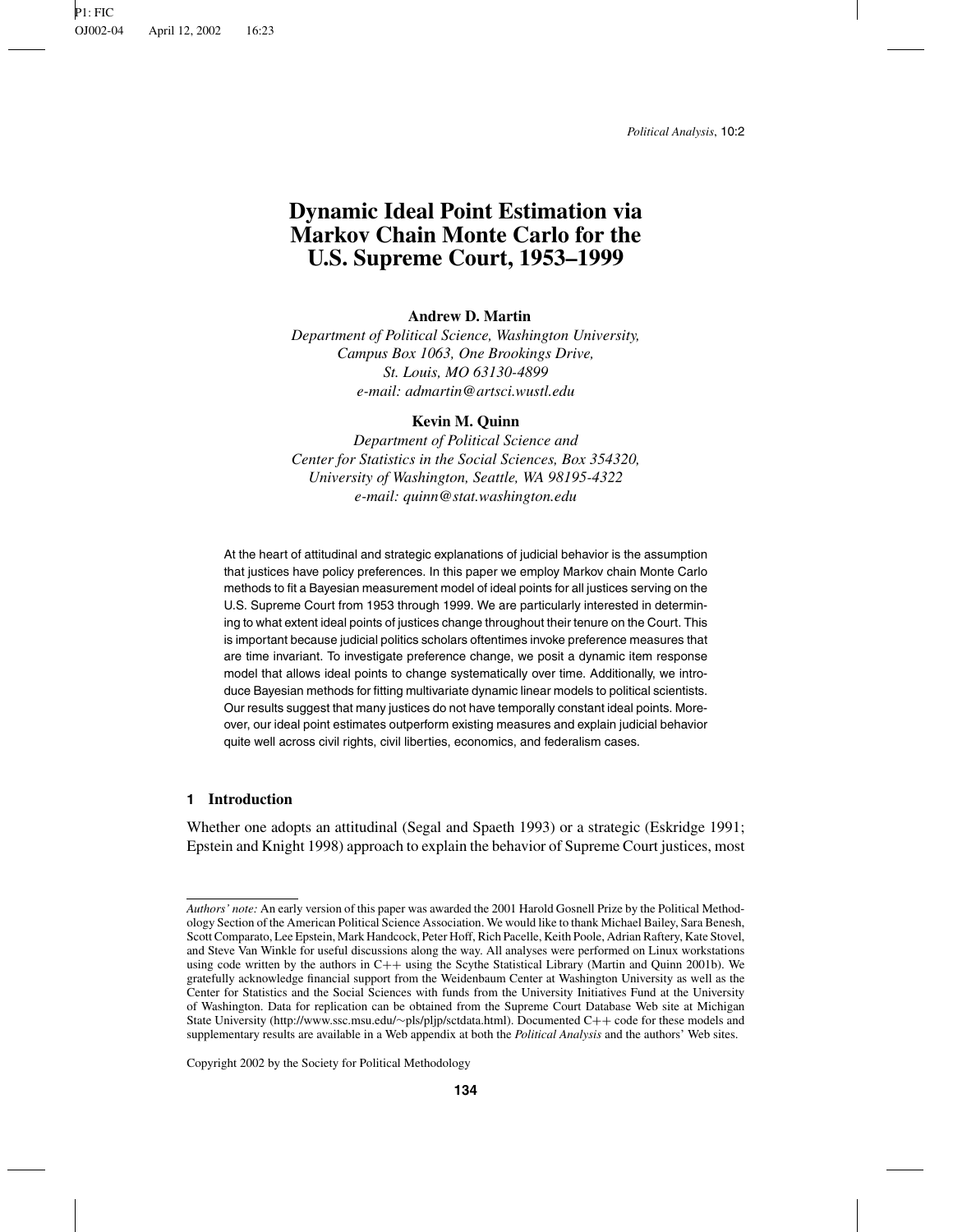scholars invoke preferred policy positions of the justices as the key explanatory variables.<sup>1</sup> For both of these approaches, an important substantive question is, Do ideal points of U.S. Supreme Court justices change over time? If it is the case that preferences do vary over time, the conclusions drawn from past work with static preferences measures are suspect, and the implications for future work are clear (Epstein et al. 1998). The purpose of this paper is to present a modeling strategy that can be used to estimate ideal points from longitudinal data.

The measurement of latent preferences of political actors is well-tread methodological ground; in every decade since the 1950s, scores of articles have been published that estimate ideal points for legislatures and courts using various techniques (see, e.g., Schubert 1965, 1974; Rohde and Spaeth 1976; Segal and Cover 1989; Poole and Rosenthal 1997; Clinton et al. 2000; Londregan 2000; Jackman 2001; Bailey and Chang 2001). Nonetheless, this paper offers several important methodological innovations.

First, the model that we derive is a *dynamic* item response model. To investigate preference change, we introduce a dynamic hierarchical prior on the latent ideal points to test for preference change. This is similar in spirit to the D-NOMINATE model proposed by Poole and Rosenthal (1997). However, our approach is quite different in terms of specification and estimation strategy. The models we present are unique, as they provide the most flexible structure employed to date to model the dynamics of ideal points on the Supreme Court.

Second, we adopt a Bayesian approach. But for the development of Markov chain Monte Carlo (MCMC) methods in the late 1980s and early 1990s, the models we propose would have been intractable. Others have performed Bayesian inference for standard item response models (Albert 1992; Patz and Junker 1999) and item response models applied to congressional voting data (Clinton et al. 2000; Jackman 2001). Bailey and Chang (2001) have estimated models of interinstitutional preferences using the EM algorithm. But, to our knowledge, no one has developed Bayesian models for multiple cross sections of votes that flexibly model the temporal dependence that one might expect to find. The Bayesian methods we employ are well suited to the small number of cases heard in each term and the small number of justices on the Court. Moreover, taking a Bayesian approach facilitates moving from a static cross-sectional model to a dynamic one.

Third, we introduce Bayesian inference for dynamic linear models (DLMs) to political scientists. The method we employ makes use of the DLM machinery of West and Harrison (1997) and is similar in spirit to standard state-space modeling (Beck 1989). These methods are useful in many settings beyond ideal point estimation. They are particularly useful in borrowing strength (smoothing) across time or when dealing with unevenly spaced time series. The applications to standard time series data and time-series cross-section data (Stimson 1985; Beck and Katz 1995) are fairly apparent. The methods discussed in this paper for modeling ideal point dynamics carry over directly to binary time-series crosssection (BTSCS) data; one can think of the data set used in this paper as BTSCS data with no measured covariates.<sup>2</sup> The search for good methods to model such data is currently one of the most active research areas in political methodology.

<sup>1</sup>The attitudinal model is based on psychological stimulus–response models, while strategic approaches are based on economic rational actor models. Both can be viewed in terms of the spatial voting model (Enelow and Hinich 1984), where each actor has an ideal point and acts to achieve the policy outcome closest to that point. For expositional economy, we employ the parlance of the spatial voting model throughout this paper.

<sup>&</sup>lt;sup>2</sup>The dynamic model proposed below could be used for BTSCS with measured covariates by replacing  $\alpha_k$  and  $β_k$  with measured covariates. The model would smooth the structural parameters  $θ_t$ , *j* over time. This could be done for any number of covariates using a multidimensional generalization of our model.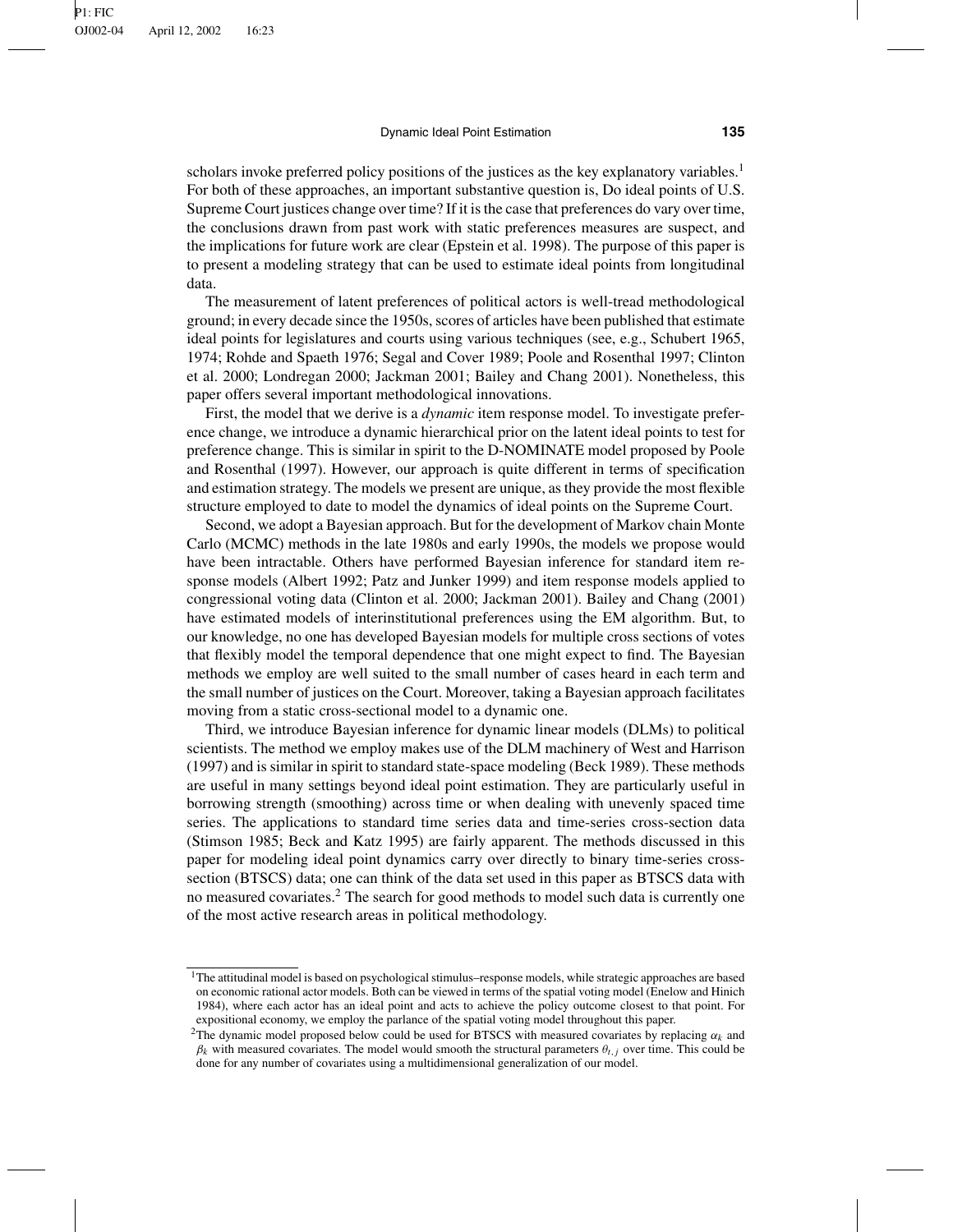This paper proceeds as follows. In the following section we briefly review other approaches scholars have employed to measure judicial preferences and present the data. This is followed, in Section 3, by a presentation of a dynamic item response model. We present our MCMC estimation strategy and an introduction to Bayesian DLMs in Section 4. In Section 5 we present our ideal point estimates and other quantities of interest for the Supreme Court from 1953 through 1999. The final section concludes with a discussion of directions for future research.

## **2 Previous Dynamic Approaches and the Data**

Many generations of judicial politics scholars have estimated the ideal points of Supreme Court justices. The seminal work is *The Judicial Mind*, in which Schubert (1965) presents a comprehensive look at the ideologies of all Supreme Court justices serving from the end of the Roosevelt era to the beginning of the Johnson administration. Using multidimensional scaling techniques, he finds two primary dimensions—political and economic liberalism that explain votes on the merits for the Court from the late 1940s to the early 1960s. He also finds evidence of three "minor scales" that are salient in only a subset of terms. In a later work, Schubert (1974) finds that these two dimensions structure behavior through the Vinson and Warren Courts. The use of latent variable models to measure ideal points is also seen in the work of Rohde and Spaeth (1976), who find three dimensions that structure the Warren Court and the first five terms of the Burger Court: freedom, equality, and "New Dealism."

Others have taken novel approaches to measuring judicial preferences: Segal and Cover (1989) content analyze newspaper editorials at the time of appointment to the Court, Epstein et al. (1989) look at the percentage liberal votes in a single policy area, and Tate and Handberg (1991) record background characteristics of the justices. While these approaches are highly creative, we feel that a better approach to explaining votes as a function of policy preferences is to posit a theoretical model of decision making and then directly operationalize it into a statistical model. Such a structural model has the property that if the theoretical model is correct (implying that the posited statistical assumptions hold), then it can explain votes in terms of preferences even though preferences are treated as latent variables. For a similar unified structural model of voting and preference estimation in Congress, see Clinton et al. (2000).

An important question is whether the preferences of Supreme Court justices are constant throughout time. In reviewing the literature, Epstein et al. (1998, p. 801) summarize the conventional wisdom in the judicial politics field: "The occasional anomaly notwithstanding, most jurists evince consistent voting behavior over the course of their careers." On the other hand, it is plausible that as justices learn by deciding new and different cases, their worldview—and thus their ideal points—changes over time. Epstein et al. (1998) challenge the notion that judicial preferences are constant and seek to discover whether or not ideal points change. The preference measure they employ is the Baum-corrected percentage of each justice's votes in the liberal direction on civil liberties cases in each term (Baum 1988). This correction subtracts the median difference between a justice in the previous term and the current term from the scores of all justices and is geared to control for agenda changes. Of the 16 justices under study, Epstein et al. find nine justices that exhibit changes over the course of their careers.

There are some weaknesses of the Epstein et al. (1998) study that make its conclusions somewhat suspect. First, without explicitly modeling case-specific parameters, it is impossible to know whether the Baum correction adequately controls for the changing nature of the cases that are heard by the Court. Second, the dependent variable in the analysis (percentage liberal on civil liberties cases) is treated as if it were a known quantity. However, with the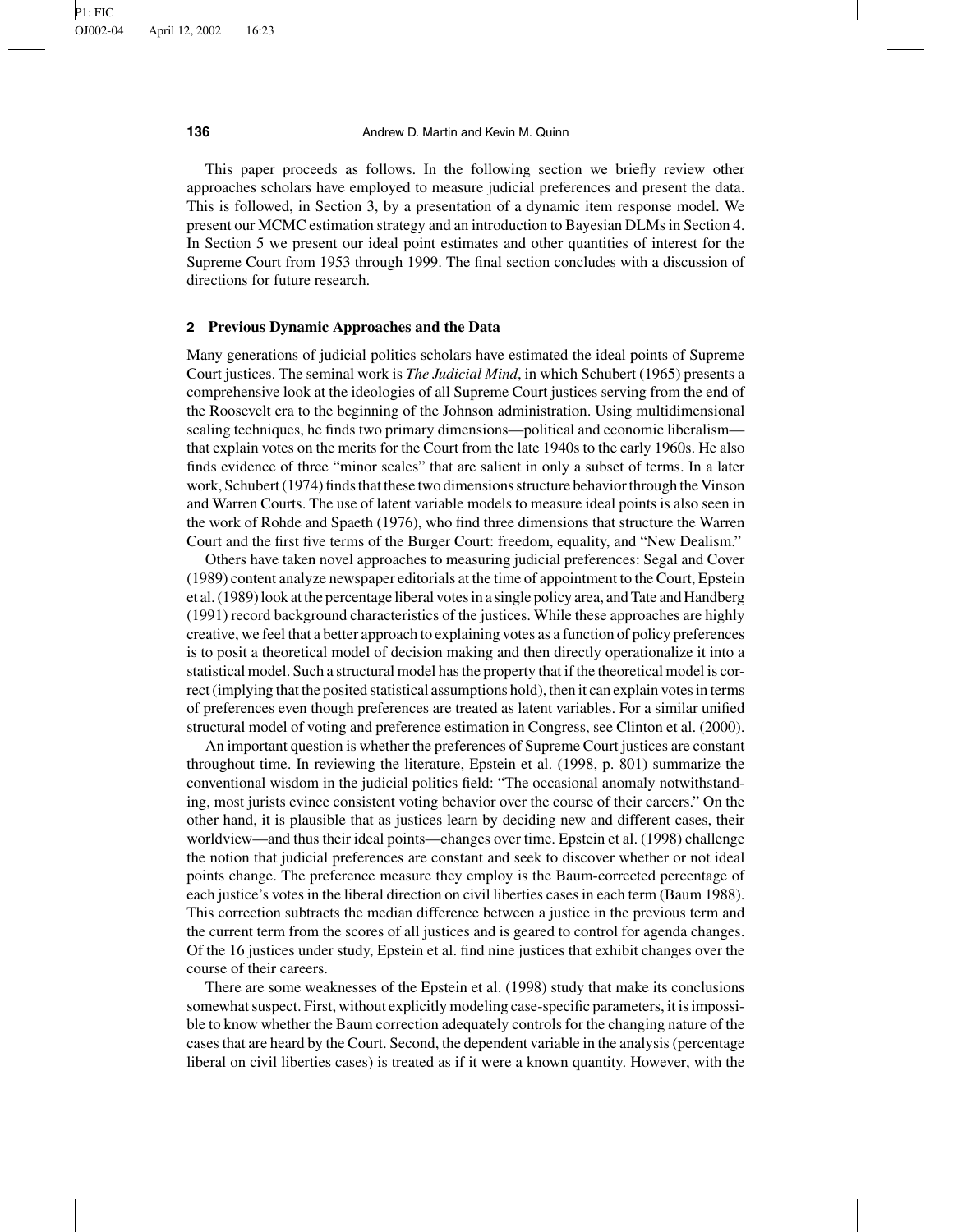small and varying number of cases heard in each term, it is important to account for the inherent uncertainty in the measure. Failing to do so will result in incorrect standard errors. Third, this approach makes the theoretical assumption that ideal points are independent and identically distributed across terms. This is theoretically problematic, as we would expect some continuity in each justice's outlook. Finally, the analysis is not based on a fully parameterized statistical model, which makes inference difficult.

As Epstein et al. (1998) argue, whether or not the ideal points of Supreme Court justices change over time is a very important issue. The answer to the question may dictate the manner in which future scholars should measure preferences and will call into question the findings of previous research. Our focus in this paper is the  $T = 47$  terms of the Court from 1953 through 1999. We obtain data from *The United States Supreme Court Judicial Database* (Spaeth 2001) and select all nonunanimous cases that are either formally decided cases with written opinions after full oral argument or cases decided by an equally divided vote.<sup>3</sup> This results in votes for  $J = 29$  justices who served in this time period. On a given case, at most nine justices cast a vote. A grand total of  $K = 3450$  cases was decided, with an average of 70 cases per term. The most active Courts sat during the 1972 and 1986 terms, deciding 102 and 104 cases, respectively. The least active was the 1996 term, which decided only 40 cases.

The observed data matrix **V** is thus a  $(K \times J)$  matrix of votes and missing values, which can be partitioned by term *t*. We code all votes in term *t* on case *k* by justice *j* as either being in favor of reversing  $(v_{t,k,j} = 1)$  or affirming  $(v_{t,k,j} = 0)$  the decision of a lower court.<sup>4</sup> A total of 2189 lower court cases was reversed, while 1261 were affirmed. Using the disposition variable in the *Supreme Court Judicial Database*, we are able to recode the vote variables to form the data matrix. The data matrix thus contains zeros, ones, and missing values (in fact, most of the data matrix is missing data, as only nine justices sit on the Court in a given term).

## **3 The Dynamic Ideal Point Model**

In this section we derive a dynamic item response model from a simple spatial model of voting. Judicial politics scholars refer to this model as the "attitudinal model," which simply states that justices vote their true attitudes (or preferences) when voting on the merits (Segal and Spaeth 1993). The dynamic model we propose can perhaps be used to uncover the ideal points of Supreme Court justices. Our work parts from that of Clinton et al. (2000) and Jackman (2001) in the specification of a prior distribution—that explicitly models the temporal dependence we might expect to find—for the latent ideal points. To estimate the

 $3$ The unit of analysis is the case citation (ANALU = 0). We select cases where the type of decision (DEC\_TYPE) equals 1 (orally argued cases with signed opinions), 5 (cases with an equally divided vote), 6 (orally argued *per curiam* cases), or 7 ( judgments of the Court) and drop all unanimous cases. We exclude unanimous cases because they contribute no information to the likelihood. Including unanimous cases also makes it quite difficult to specify reasonable prior distributions for the case parameters since one would expect a number of the  $\alpha_k$ values (those from unanimously decided cases) to approach  $-\infty$  or  $+\infty$ , while the remainder would be fairly close to 0. Using a Gausian prior for the case parameters would force the  $\alpha_k$  values associated with unanimously decided cases toward 0, which would in turn influence our ideal point estimates. Additionally, we suspect that unanimity results from motivations rooted in institutional legitimacy that cannot be explained by our spatial model.

<sup>4</sup>We use the disposition variable (DIS) in the Supreme Court Date Base to code affirmances and reversals. An affirmance  $(DIS = 1)$  and a petition denied or appeal dismissed  $(DIS = 8)$  are coded as affirmances. Cases that are coded as reversed ( $DIS = 2$ ), reversed and remanded ( $DIS = 3$ ), vacated and remanded ( $DIS = 4$ ), five-plus remanded ( $DIS = 6$ ), or vacated ( $DIS = 7$ ) are coded as reversals. Cases when the Court granted a stay, petition, or motion (DIS = 0), affirmed in part and reversed in part (DIS = 5), or certified to a lower court (DIS = 9) were dropped from the analysis.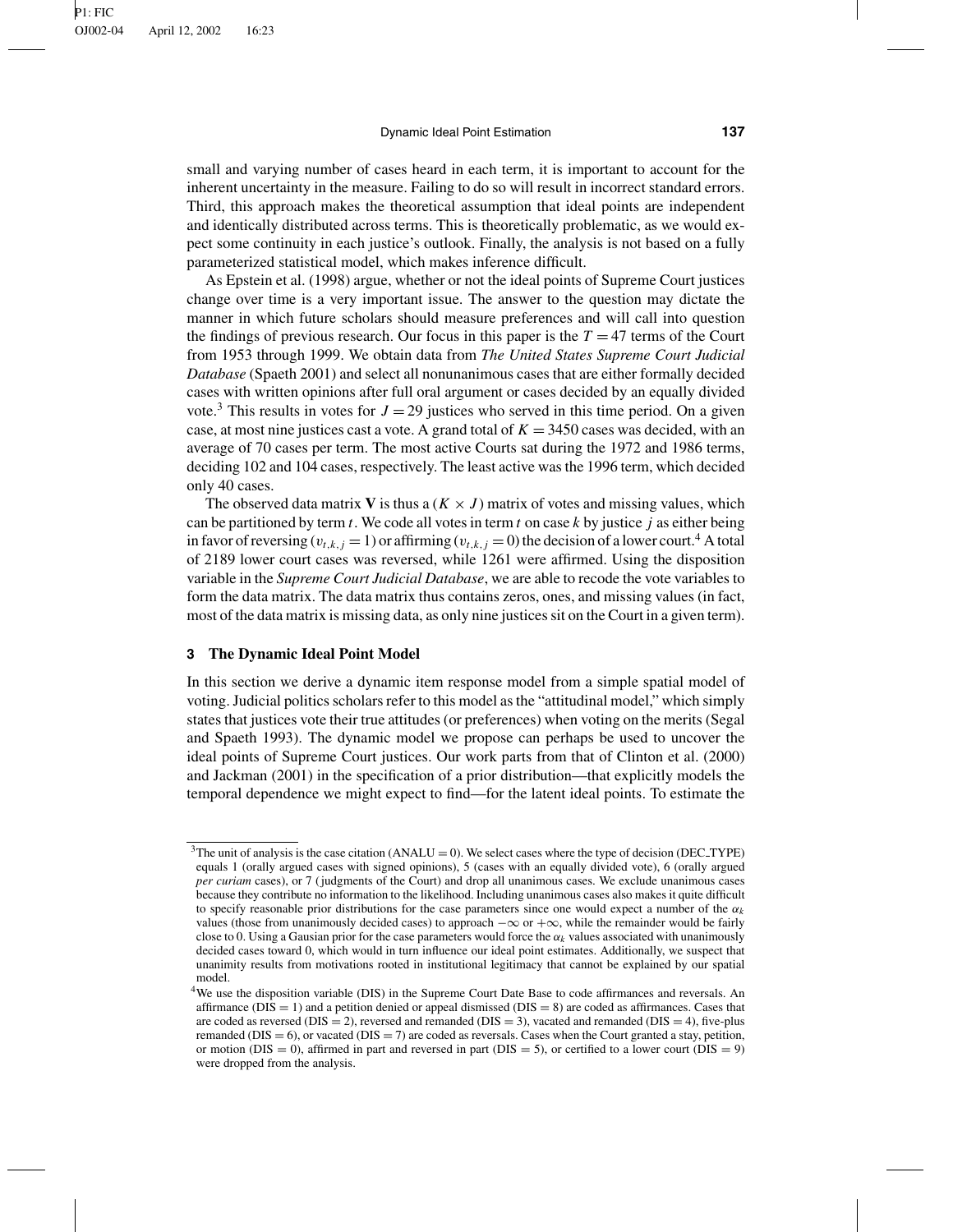model, we rely on standard Gibbs sampling theory and the dynamic linear model (DLM) machinery as discussed in Section 4.

## **3.1** *Formalizing the Spatial Model*

Let  $K_t \subset \{1, 2, ..., K\}$  denote the set of cases heard in term *t*. Note that  $K_t$  partitions the set of cases, and its cardinality  $|K_t|$  denotes the number of cases heard in a term. Similarly, let  $J_k \subset \{1, 2, \ldots, J\}$  denote the set of justices who heard case *k*. The cardinality of  $J_k$  denotes the number of justices sitting on a case *k*. This number is typically nine, although in certain circumstances fewer justices heard a particular case. We are interested in modeling the decisions made in terms  $t = 1, \ldots, T$  on cases  $k \in K_t$  by justices  $j \in J_k$  in a unidimensional issue space.<sup>5</sup> Our assumption is that each justice's vote is an expressive action and depends only on the value the justice attaches to the policy positions of the status quo and the policy alternative. Put another way, a justice will vote to affirm the decision of the lower court if the utility the justice attaches to the status quo is greater than the utility the justice attaches to the alternative, regardless of the expected actions of the other actors.

To operationalize this model, we begin by writing down random utility functions. Let  $u_{t,k,j}^{(a)}$  be the utility to justice  $j \in J_k$  of voting to affirm on case  $k \in K_t$  in term t, and  $u_{t,k,j}^{(r)}$  be the utility to justice  $j \in J_k$  of voting to reverse on case  $k \in K_t$  in term t. We assume that justice *j* will vote to reverse on case *k* when  $z_{t,k,j} = u_{t,k,j}^{(r)} - u_{t,k,j}^{(a)} > 0$ . We can write and simplify this utility difference as follows (see Clinton et al. 2000):

$$
z_{t,k,j} = u_{t,k,j}^{(r)} - u_{t,k,j}^{(a)} = -|\theta_{t,j} - x_k^{(r)}|^2 + \xi_{t,k,j}^{(r)} + |\theta_{t,j} - x_k^{(a)}|^2 - \xi_{t,k,j}^{(a)}
$$
  
= 
$$
[x_k^{(a)} x_k^{(a)} - x_k^{(r)} x_k^{(r)}] + 2[x_k^{(r)} - x_k^{(a)}]\theta_{t,j} + [\xi_{t,k,j}^{(r)} - \xi_{t,k,j}^{(a)}]
$$
  
= 
$$
\alpha_k + \beta_k \theta_{t,j} + \varepsilon_{t,k,j}.
$$
 (1)

 $\theta_{t,j} \in \mathbb{R}$  is justice *j*'s ideal point in the uni-dimensional issue space for term *t*,  $x_k^{(a)} \in \mathbb{R}$  is the location of the policy under an affirmance vote,  $x_k^{(r)} \in \mathbb{R}$  is the location of the policy under a reversal, and  $\xi_{t,k,j}^{(a)}$  and  $\xi_{t,k,j}^{(r)}$  are Gaussian disturbances with zero means and fixed variances.<sup>6</sup> Given this model, justice *j* will vote to reverse on case *k* when  $z_{t,k,j} > 0$ .

#### **3.2** *A Dynamic Item Response Model*

This model is easily translated into a statistical model by noting the relationship between the theoretical model and our observed data. For observed votes, we assume that

$$
v_{t,k,j} = \begin{cases} 1 & \text{if } z_{t,k,j} > 0 \\ 0 & \text{if } z_{t,k,j} \le 0, \end{cases}
$$
 (2)

where

$$
z_{t,k,j} = \alpha_k + \beta_k \theta_{t,j} + \varepsilon_{t,k,j} \qquad \varepsilon_{t,k,j} \, \ddot{\approx} \mathcal{N}(0,1). \tag{3}
$$

 $5$ While the model employed in this paper is unidimensional, it is easy to extend into multiple dimensions using the same technology. For examples of multidimensional models, see Jackman (2001) and Martin and Quinn (2001a).

<sup>6</sup>It is important to note that these measures are summarizing observed behavior in a manner consistent with the spatial model. It might be the case that justices are behaving in a nonsincere, strategic fashion. Viewed in this light, these measures could be interpreted as revealed preferences (which are likely to change over time due to strategic considerations). If one believes the attitudinal model, our estimates could be viewed as true ideal points. This distinction, however, is beyond the scope of this paper.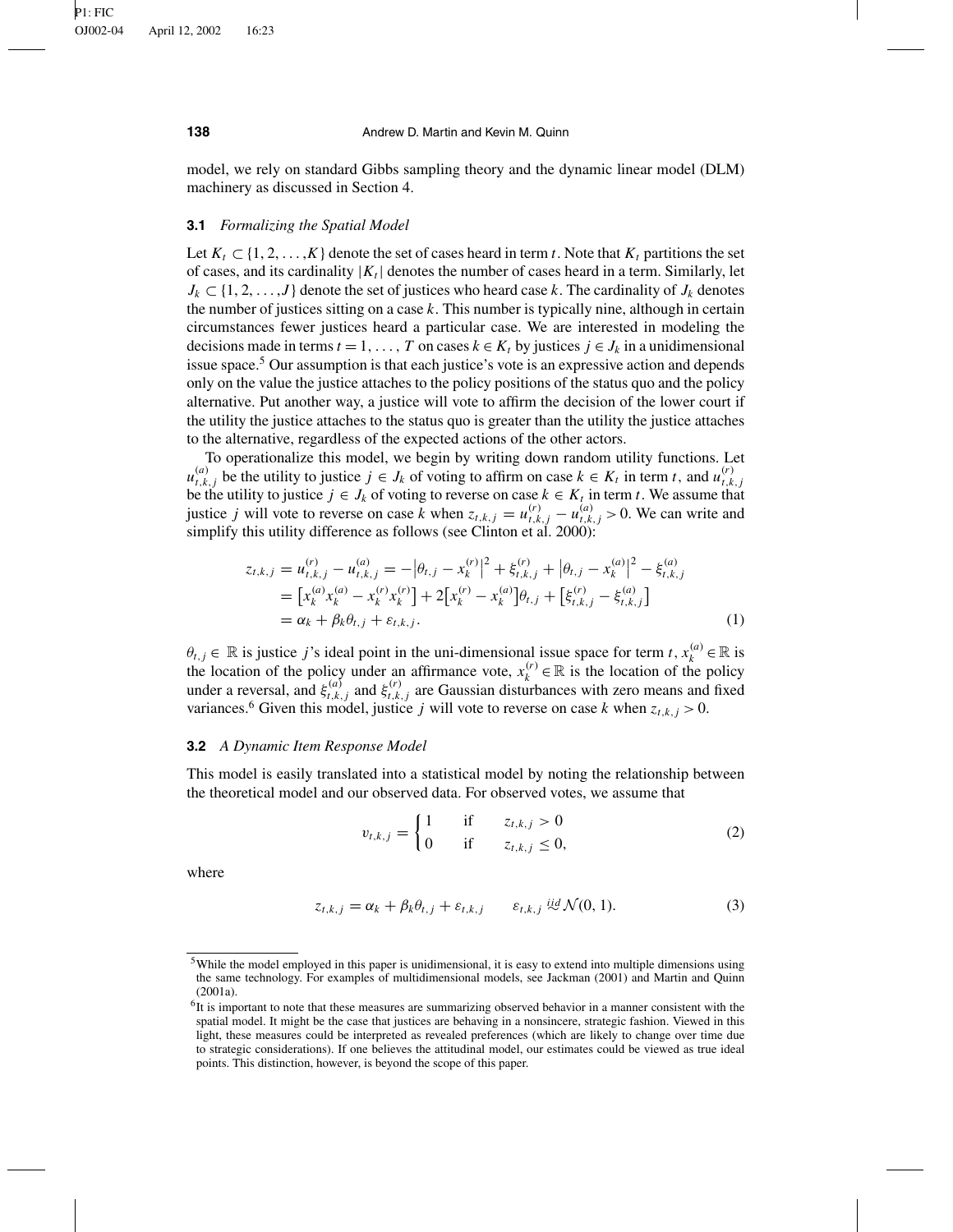Note that we have fixed the variance of  $\varepsilon_{t,k,j}$  to 1 since this variance and the other model parameters are not separately identified in the likelihood.<sup>7</sup> This results in a standard twoparameter item response model; the only difference is that the latent traits  $\theta_{t,j}$  vary across time.

Let  $\alpha$  denote the stacked  $\alpha_k$  for  $k = 1, \ldots, K$  and  $\beta$  denote the stacked  $\beta_k$  for  $k =$ 1,..., *K*. Further, let  $\theta$  denote the stacked ideal points of all justices  $j = 1, \ldots, J$  in all terms. Bayesian inference for the justices' ideal points *θ* and the case parameters *α* and *β* proceeds by summarizing the posterior density given by:

$$
p(\alpha, \beta, \theta | V) \propto p(V | \alpha, \beta, \theta) p(\alpha, \beta, \theta),
$$
\n(4)

where  $p(\alpha, \beta, \theta)$  represents our prior beliefs about these parameters, and

$$
p(\mathbf{V} \mid \boldsymbol{\alpha}, \boldsymbol{\beta}, \theta) \propto \prod_{t=1}^{T} \prod_{k \in K_t} \prod_{j \in J_k} \Phi(\alpha_k + \beta_k \theta_{t,j})^{v_{t,k,j}} (1 - \Phi(\alpha_k + \beta_k \theta_{t,j}))^{1 - v_{t,k,j}}
$$
(5)

is the sampling density. Here  $\Phi(\cdot)$  denotes the standard normal cumulative distribution function.

It is well known that item response models suffer from identification problems (see, e.g., Albert 1992; Johnson and Albert 1999). The first problem is called scale invariance. The parameters of interest  $\alpha$ ,  $\beta$ , and  $\theta$  are identified only up to an arbitrary scale factor. Thus, one must anchor the scale on which ideal points are measured, just as one would calibrate a scale to measure any quantity. An additional identification problem is called rotational invariance. For the one-dimensional case, multiplying all of the model parameters by  $-1$ would not change the value of the likelihood function. Substantively, the model cannot determine what direction is liberal or conservative; i.e., Should William Rehnquist be given a large positive or large negative score? In the Bayesian context, both of these identification problems are resolved through the use of semiinformative prior distributions. The prior variances on  $\theta$ ,  $\alpha$  and  $\beta$  define the metric on which the ideal points and case parameters are measured, and the informative priors on the ideal points for certain justices ensure that only one of the posterior modes has nonnegligible mass.

## **3.3** *Prior Distributions*

We begin by assuming standard prior distributions for the case parameters  $\alpha$  and  $\beta$ . The standard approach is to assume that these are drawn from multivariate normal distributions. In other words,

$$
\begin{bmatrix} \alpha_k \\ \beta_k \end{bmatrix} \sim \mathcal{N}_2(\mathbf{b}_0, \mathbf{B}_0) \quad \forall \ k \in \{1, \dots, K\}.
$$
 (6)

Our dynamic ideal point model departs from the literature in the assumed prior distribution on the ideal points. Item response models were developed in the educational testing field, where the standard assumption is that the latent quantity of interest—intelligence or

<sup>7</sup>This is a typical assumption; for example, one makes this assumption for the standard probit model for a dichotomous dependent variable. In principle, it would be possible to fix the variance of one justice's latent disturbances and to estimate separate disturbance variances for the other justices relative to this reference justice. We leave this computationally expensive exercise for future research.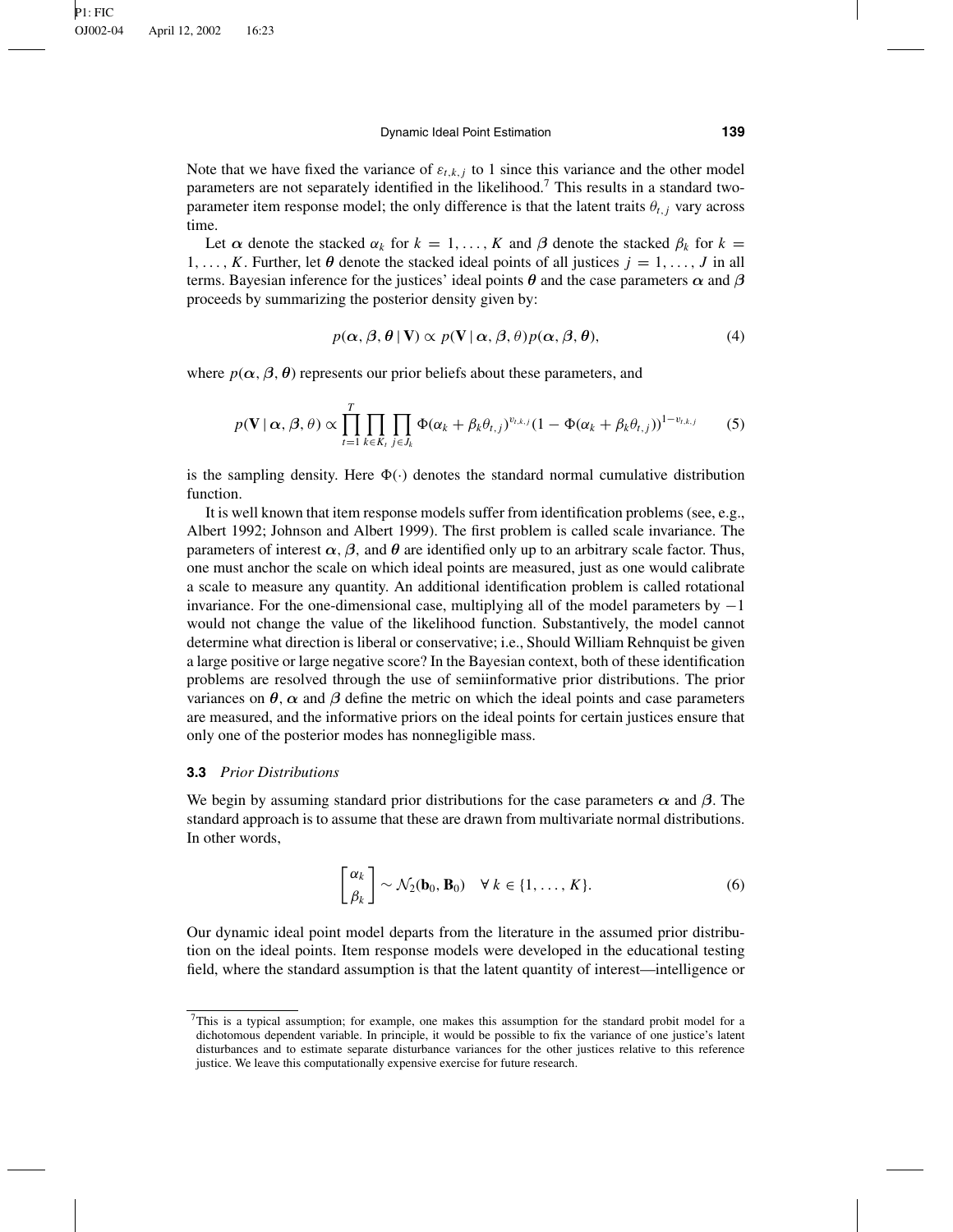aptitude—is constant throughout the course of the study. For this application, we would need to assume that Supreme Court justices have policy preferences that do not change over their careers. An alternative assumption is to estimate separate models for term. This is equivalent to assuming that each justice's ideal point at time *t* is independent of her ideal point at *t* − 1. This does not seem plausible to us, as surely justices demonstrate at least some stability in their attitudes over time.

The approach we take is the middle ground between these extremes. Our assumption is that the ideal points follow a random walk process. This strikes a balance between the overly strong assumption that ideal points are constant over time and the assumption that a justice's ideal points in a given time period are completely independent of that justice's ideal points in other time periods. We model the dynamics of the ideal points with a separate random walk prior for each justice:

$$
\theta_{t,j} \sim \mathcal{N}(\theta_{t-1,j}, \Delta_{\theta_{t,j}})
$$
 for  $t = \underline{T}_j, \dots, \overline{T}_j$  and justice *j* on the Court, (7)

where  $\frac{T}{i}$  is the first term justice *j* served, and  $\overline{T}_i$  is the last term justice *j* served.<sup>8</sup> We do not estimate ideal points for terms in which a justice did not serve.  $\Delta_{\theta_{t,i}}$  is an evolution variance parameter which is fixed *a priori* by the researcher. Its magnitude parameterizes how much borrowing of strength (or smoothing) takes place from one time period to the next. Note that if  $\Delta_{\theta_{t,i}} = 0$ , this would be the same as assuming fixed ideal points. At the other extreme, as  $\Delta_{\theta_{t,i}} \to \infty$  we get a model in which the ideal points are temporally independent. To complete the prior, we must anchor each time series at the unobserved time period 0. We assume that

$$
\theta_{0,j} \sim \mathcal{N}(m_{0,j}, C_{0,j}).
$$
\n(8)

## **4 MCMC for the Dynamic Ideal Point Model**

Our inferential goal is to summarize the joint posterior distribution of the model parameters given the observed data:  $p(\alpha, \beta, \theta | V)$ . We accomplish this by using MCMC methods to sample from this distribution and then summarizing the resulting draws. More specifically, we use a version of the data augmentation algorithm of Albert and Chib (1993) to sample the latent matrix of utility differences **Z**. This makes sampling from the other conditional distributions,  $p(\alpha, \beta | V, Z, \theta)$  and  $p(\theta | V, Z, \alpha, \beta)$ , much easier.

The MCMC algorithm for this dynamic item response model contains three steps over which we iterate a large number of times. The algorithm proceeds as follows.

- 1. For  $t = 1, \ldots, T, k \in K_t$  and  $j \in J_k$ : Simulate  $z_{t,k,j}$  from Eq. (9).
- 2. For  $t = 1, \ldots, T, k \in K_t$ : Simulate  $(\alpha_k \beta_k)'$  from Eq. (10).
- 3. For  $j = 1, ..., J$ : Simulate  $\{\theta_{t,j}\}_{t=\underline{T}_j}^{\overline{T}_j}$  using the forward-filtering, backward sampling algorithm for the DLM specified in Eqs. (26) and (27).

In the remainder of this section, we detail these three steps and present a general introduction to estimation of DLMs in the Bayesian context.

<sup>&</sup>lt;sup>8</sup>This notation is a bit clumsy because justices serve a variable number of terms with different starting and ending dates. Nonetheless, we use 0 to denote the term before the justice began serving,  $\underline{T}_j$  to denote the first term served, and  $\overline{T}_j$  to denote the last term served. This results in series that, for example, look like 0, 1963, 1964, ... ,1976 in the data.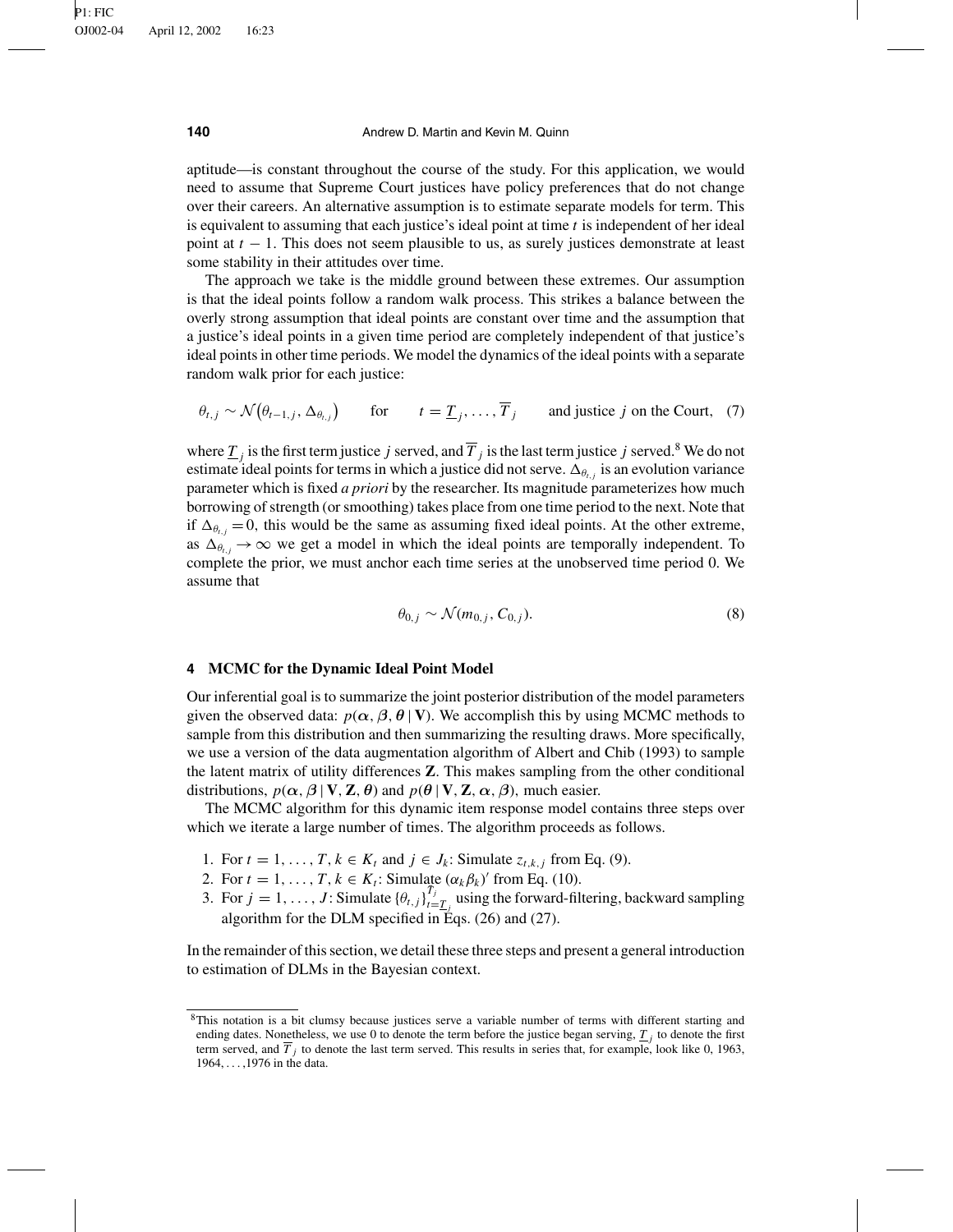#### **4.1** *Simulating the Latent Utilities*

In the first step, we sample the latent utilities from the conditional distribution  $p(\mathbf{Z} | \mathbf{V}, \boldsymbol{\theta})$ ,  $\alpha$ ,  $\beta$ ). For terms *t* = 1, 2, ..., *T*, cases  $k \in K_t$ , and justices  $j \in J_k$ , we simulate the latent utilities from the following distribution:

$$
p(z_{t,k,j} | v_{t,k,j}, \theta_{t,j}, \alpha_k, \beta_k)
$$
  
= 
$$
\begin{cases} \mathcal{N}_{[0,\infty)}(\alpha_k + \beta_k \theta_{t,j}, 1) & \text{if } v_{t,k,j} = 1 \\ \mathcal{N}_{(-\infty,0]}(\alpha_k + \beta_k \theta_{t,j}, 1) & \text{if } v_{t,k,j} = 0 \\ \mathcal{N}(\alpha_k + \beta_k \theta_{t,j}, 1) & \text{if } v_{t,k,j} \text{ is missing and } t \in \{\underline{T}_j, \dots, \overline{T}_j\}, \end{cases}
$$
 (9)

where  $\mathcal{N}_{[a,b]}$  denotes the Gaussian distribution truncated on the interval [ $a, b$ ]. This is the standard data augmentation step for a binary response model with missing data (Albert and Chib 1993; see also Johnson and Albert 1999).

## **4.2** *Sampling the Case Parameters*

After sampling the latent utilities we sample the case parameters  $\alpha_k$  and  $\beta_k$  in a single, casespecific block for all *k*. Let  $\eta_k = (\alpha_k \beta_k)'$ . We draw the case parameters from the conditional distribution  $p(\eta | V, Z, \theta)$ . To aid in exposition, we need to define two additional quantities. First, let  $\theta_{t,j}^* = (1\theta_{t,j})'$  denote a 2 × 1-column vector that contains a constant followed by the ideal point estimate for justice *j* in term *t*. Second, we define  $\theta_{t}^*$  to be the  $|J_k| \times 2$ matrix formed by stacking the transpose of these elements for justices  $j \in J_k$ . For all cases  $k \in K_t$  in all terms *t*, we simulate the case-specific parameters  $\eta_k$  from a bivariate normal distribution:

$$
p(\boldsymbol{\eta}_k \mid \mathbf{V}, \mathbf{Z}, \boldsymbol{\theta}) = \mathcal{N}_2(\mathbf{e}, \mathbf{E}), \tag{10}
$$

where  $\mathbf{e} = \mathbf{E}[\theta_{t_i}^{*'}\mathbf{z}_{t,k} + \mathbf{B}_0^{-1}\mathbf{b}_0]$ ,  $\mathbf{E} = [\theta_{t_i}^{*'}\theta_{t_i}^* + \mathbf{B}_0^{-1}]^{-1}$ , and  $\mathbf{z}_{t,k}$ , is the column vector of latent utilities for all justices on case *k*. This is the standard update for a multivariate regression model.

#### **4.3** *Sampling the Ideal Points Using DLMs*

We next use dynamic linear models (DLMs) to estimate the ideal points of the justices over time. More generally, these models are extremely flexible and can be employed to model a wide variety of temporal dependencies. We begin by laying out the structure of the most general case, which is followed by a discussion of estimation via MCMC and how we employ this technology to estimate ideal points.

## **4.3.1** The General Multivariate DLM

We begin by introducing another notation that can be used for any multivariate time series. Let  ${\bf y}_t$  $_{t=1}^T$  denote a multivariate time series observed over  $t = 1, \ldots, T$ .<sup>9</sup> Each  ${\bf y}_t$  is an  $(N \times 1)$  vector. Note that the time points need not be equally spaced. Further, let  $\mathbf{X}_t$  be an

<sup>9</sup>For an excellent introduction to time series and dynamic modeling in the Bayesian context, we recommend West and Harrison (1997). Chapters 2–4 contain a discussion of dynamic linear models (DLMs). Chapter 15 presents MCMC algorithms for DLMs. Our exposition here follows their account closely.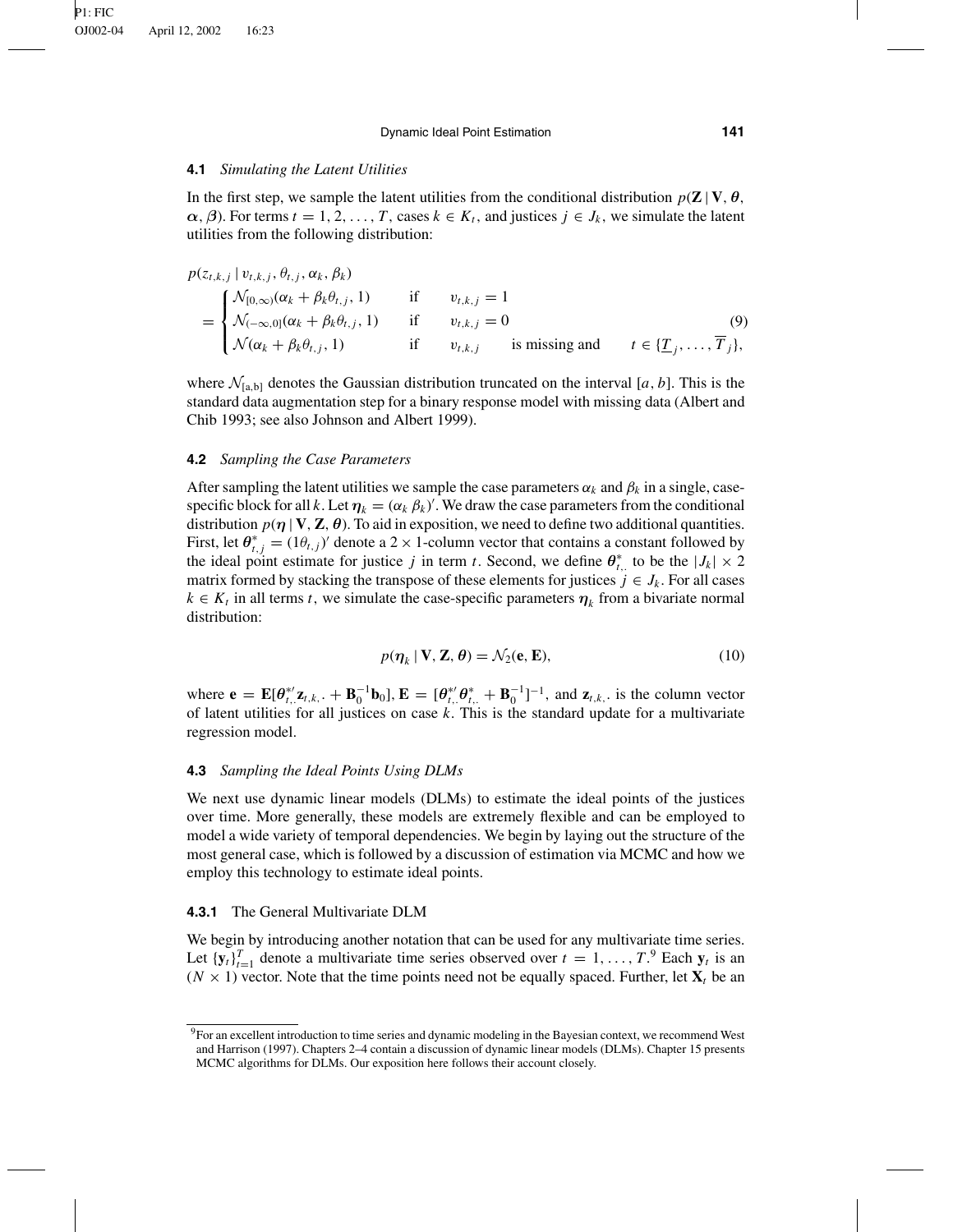$(N \times P)$  matrix of known covariates observed at time *t*. The observation equation can be written

$$
\mathbf{y}_t = \mathbf{X}_t \boldsymbol{\gamma}_t + \boldsymbol{\varepsilon}_t \quad \boldsymbol{\varepsilon}_t \sim \mathcal{N}_N(\mathbf{0}, \boldsymbol{\Sigma}_t), \tag{11}
$$

where  $\gamma$ <sup>*t*</sup> is a (*P* × 1) column vector of state parameters to be estimated. The system or evolution equation can be written

$$
\gamma_t = \mathbf{W}_t \gamma_{t-1} + \delta_t \qquad \delta_t \sim \mathcal{N}_P(\mathbf{0}, \Delta_t), \tag{12}
$$

where  $W_t$  is a ( $P \times P$ ) matrix of covariates observed at time *t*. The observational error variance–covariance matrix  $\Sigma_t$  and the evolution error variance–covariance matrix  $\Delta_t$  are assumed to be independent and known.<sup>10</sup> This is a very general model that can be used to estimate a wide range of standard time series models. Note that one can think of the system equation as specifying a prior density on the  $\gamma$ , that acts to smooth them over time. As the variance terms in  $\Delta_t$  decrease, smoothing increases.

## **4.3.2** MCMC for the General Multivariate DLM

We are interested in the joint posterior distribution of  $\gamma = {\gamma_t}_{t=1}^T$ . We assume a multivariate normal prior on the initial unobserved  $\gamma_0$ :

$$
\gamma_0 \sim \mathcal{N}_P(\mathbf{m}_0, \mathbf{C}_0). \tag{13}
$$

Let  $D_t$  denote all information available up to time *t*, i.e.,  $D_t = \{y_t, D_{t-1}\}\)$ , and as a convention let

$$
D_0 = \{ \mathbf{m}_0, \mathbf{C}_0, \{ \mathbf{X}_t \}_{t=1}^T, \{ \mathbf{W}_t \}_{t=1}^T, \{ \boldsymbol{\Sigma}_t \}_{t=1}^T, \{ \boldsymbol{\Delta}_t \}_{t=1}^T \}.
$$
 (14)

We can exploit the structure of the system equation to factor the joint posterior density as

$$
p(\gamma | D_T) = p(\gamma_T | D_T) p(\gamma_{T-1} | \gamma_T, D_{T-1}) p(\gamma_{T-2} | \gamma_{T-1}, D_{T-2})
$$
  
... 
$$
p(\gamma_1 | \gamma_2, D_1) p(\gamma_0 | \gamma_1, D_0).
$$
 (15)

We can thus obtain a sample from the joint distribution  $p(\gamma | D_T)$  by

- 1. Sampling  $\gamma_T$  from  $p(\gamma_T | D_T)$ .
- 2. Sampling  $\gamma_t$  from  $p(\gamma_t | \gamma_{t+1}, D_t)$  for  $t = (T 1), (T 2), \ldots, 1, 0$ .

From the factorization in Eq. (15) this sequence of draws is exactly equivalent to a direct multivariate draw from  $p(\gamma | D_T)$ . The benefit of this algorithm over more direct Gibbs sampling approaches is that it allows us to sample  $\gamma$  (the set of all of the state parameters) directly in one block rather than sampling from the component by component full

 $10$ The assumption that the variance parameters are known is easily relaxed. It is assumed here only to facilitate exposition. Additionally, in our application, the observation variances must be fixed to identify the model, and the evolution variances represent our prior beliefs of how evolution takes place.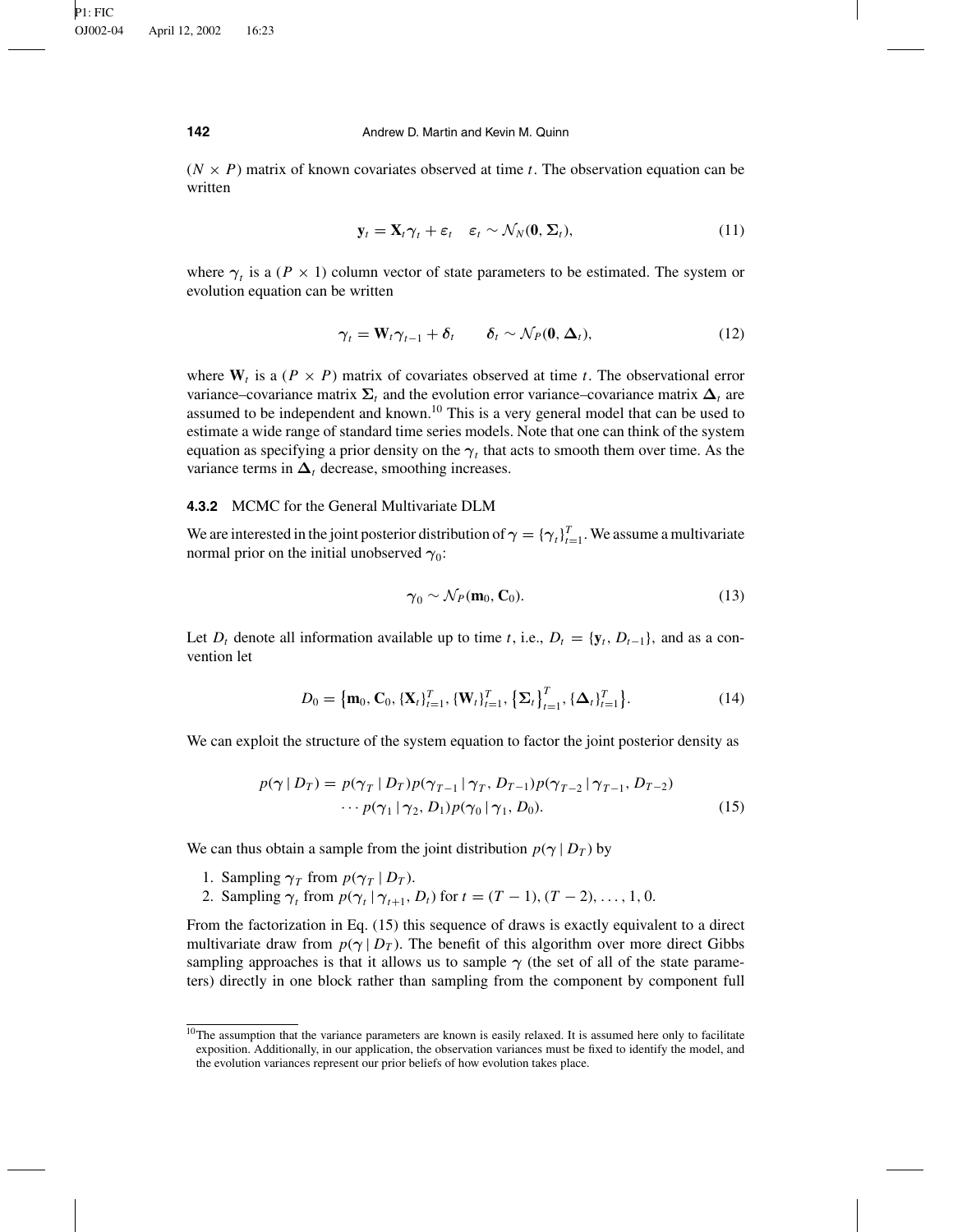conditionals. Given the generally high correlations between the components of *γ* (which is why one would want to fit a dynamic model to begin with), approaches that sample from the component-by-component full conditionals mix very slowly.

What remains is to determine what form each of these conditional distributions take. Frühwirth-Schnatter (1994) and Carter and Kohn (1994) show that these conditional distributions are all multivariate normal, with means and variances that can be computed using quantities from the Kalman filter and the future values of the  $\gamma_t$ . That is, one moves from  $t = 1, \ldots, T$  and computes the quantities defined below, which is the "forward filtering" part of the algorithm. At  $t = T$  one samples from  $p(\gamma_t | D_T)$ . Then one samples backward through time  $t = T, \ldots, 0$ , updating the values of  $\mathbf{h}_t$  and  $\mathbf{H}_t$  (also defined below) at each iteration. For each time point, we then sample from

$$
p(\gamma_t | \gamma_{t+1}, D_t) = \mathcal{N}_P(\mathbf{h}_t, \mathbf{H}_t). \tag{16}
$$

This is the "backward sampling" part of the algorithm.

To complete the algorithm, it is necessary to write down the quantities used to sample from the conditional distributions above. We begin by filtering forward from  $t = 1, \ldots, T$ . At each time period, we compute the following quantities:

• The prior mean of  $\gamma_t$  given  $D_{t-1}$ :

$$
\mathbf{a}_t = \mathbf{W}_t \mathbf{m}_{t-1}.\tag{17}
$$

Note that for the first iteration, this can be computed directly from the prior on  $\gamma_0$  and the known covariates. For subsequent iterations, we have already computed  $\mathbf{m}_{t-1}$  (see below).

• The prior variance of  $\gamma_t$  given  $D_{t-1}$ :

$$
\mathbf{R}_t = \mathbf{W}_t \mathbf{C}_{t-1} \mathbf{W}_t' + \boldsymbol{\Delta}_t. \tag{18}
$$

Again, note that for the first iteration, this can be computed directly from the prior variance of  $\gamma_0$  and the known covariates and evolution variance. For subsequent iterations, we have already computed  $C_{t-1}$  (see below).

• The mean of the one-step ahead forecast of  $y_t$  given  $D_{t-1}$ :

$$
\mathbf{f}_t = \mathbf{X}_t \mathbf{a}_t. \tag{19}
$$

This is easily computed using the  $a_t$  computed above.

• The variance of the one-step ahead forecast of  $y_t$  given  $D_{t-1}$ :

$$
\mathbf{Q}_t = \mathbf{X}_t \mathbf{R}_t \mathbf{X}_t' + \Sigma_t.
$$
 (20)

This too is easily computed using the known covariates and observational error and the prior variance  $\mathbf{R}_t$  computed above.

• The posterior mean of  $\gamma_t$  given  $D_t$ :

$$
\mathbf{m}_t = \mathbf{a}_t + \mathbf{A}_t \mathbf{e}_t. \tag{21}
$$

 $A_t = R_t X_t Q_t^{-1}$  is the weight given to the likelihood relative to the prior (i.e., the Kalman gain), and  $\mathbf{e}_t = \mathbf{y}_t - \mathbf{f}_t$  is the forecast error. All of these quantities are known.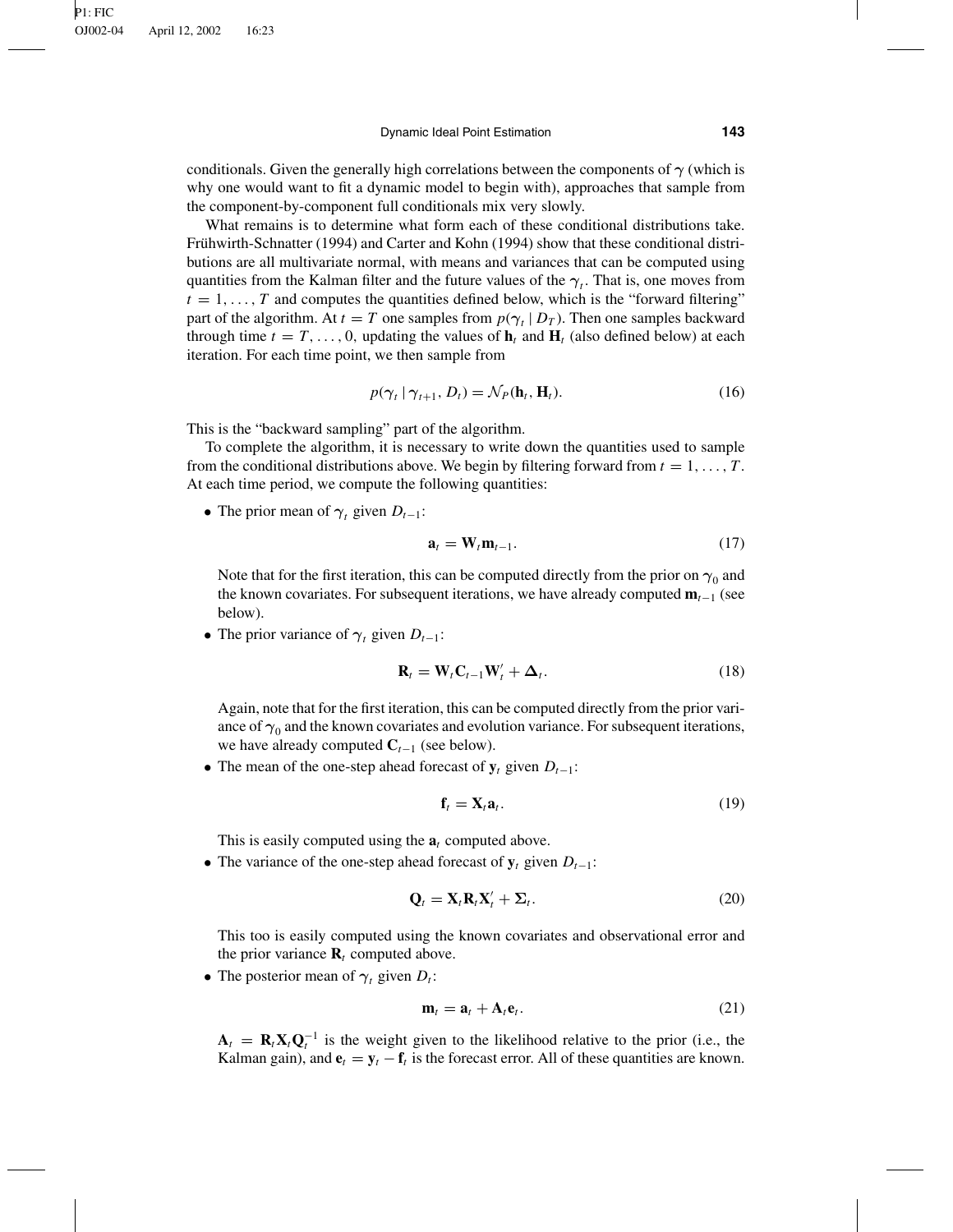• The posterior variance of  $\gamma_t$  given  $D_t$ :

$$
\mathbf{C}_t = \mathbf{R}_t - \mathbf{A}_t \mathbf{Q}_t \mathbf{A}'_t. \tag{22}
$$

All of these quantities are known. Note that as we filter forward through time, the past values of  $\mathbf{m}_t$  and  $\mathbf{C}_t$  are used in the computation of the conditional prior means and variances above.

After forward filtering is complete and these quantities have been saved, we can begin the sampling of the  $\gamma$ . For time  $t = T$ , we sample  $\gamma_T$  from a multivariate Normal distribution with mean  $\mathbf{m}_T$  and variance  $\mathbf{C}_T$ , which are the last values computed in the filtering step. We then sample backward from  $t = (T - 1)$  to  $t = 0$ , at each time point drawing from

$$
p(\gamma_t | \gamma_{t+1}, D_t) = \mathcal{N}(\mathbf{h}_t, \mathbf{H}_t). \tag{23}
$$

For backward sampling, the quantities needed at each step are as follows.

• The mean of the conditional distribution of  $\gamma_t$  given  $\gamma_{t+1}$  and  $D_t$ :

$$
\mathbf{h}_t = \mathbf{m}_t + \mathbf{B}_t(\boldsymbol{\gamma}_{t+1} - \mathbf{a}_{t+1}),
$$
\n(24)

where  $\mathbf{B}_t = \mathbf{C}_t \mathbf{W}'_{t+1} \mathbf{R}_{t+1}^{-1}$ , which can be computed from known values from the filtering step.  **is computed from known values from the filtering step. The future value of**  $\gamma_{t+1}$  is also available because we are sampling backward.

• The variance of the conditional distribution of  $\gamma_t$  given  $\gamma_{t+1}$  and  $D_t$ :

$$
\mathbf{H}_t = \mathbf{C}_t - \mathbf{B}_t \mathbf{R}_{t+1} \mathbf{B}'_t. \tag{25}
$$

These are all known from the filtering step.

One repeats this forward-filtering, backward sampling process many times to characterize the joint posterior distribution  $p(\gamma | D_T)$ . For derivations of the above formulas and proofs, see West and Harrison (1997).

## **4.3.3** DLMs for Dynamic Ideal Point Estimation

Given the latent **Z** and the case parameters  $\alpha$  and  $\beta$ , it is easy to show that the time series of ideal points for each justice is a multivariate dynamic linear model (West and Harrison 1997). We can rewrite Eq. (3) as

$$
\mathbf{z}_{t,\cdot,j} - \boldsymbol{\alpha}_t = \boldsymbol{\beta}_t \boldsymbol{\theta}_{t,j} + \boldsymbol{\varepsilon}_{t,\cdot,j} \qquad \boldsymbol{\varepsilon}_{t,\cdot,j} \sim \mathcal{N}\big(\mathbf{0}, \mathbf{I}_{|k_t|}\big), \tag{26}
$$

where  $\mathbf{z}_{t,\cdot,j}$  and  $\varepsilon_{t,\cdot,j}$  are the  $|K_t| \times 1$  vectors of latent utility differences and disturbances, respectively, for all cases heard by justice *j* in term *t*. In a slight abuse of notation,  $\alpha_t$  is a  $|K_t| \times 1$  vector of the stacked  $\alpha_k$  for all  $k \in K_t$ , and  $\beta_t$  is a  $|K_t| \times 1$  vector of the stacked  $\beta_k$  for all  $k \in K_t$ . Equation (26) acts as the observation equation in the DLM. We can write the evolution equation

$$
\theta_{t,j} = \theta_{t-1,j} + \delta_t \qquad \delta_t \sim \mathcal{N}\big(0, \Delta_{\theta_{t,j}}\big). \tag{27}
$$

It is easy to see that this is equivalent to the prior specification in Eq. (7). For each iteration of the Gibbs sampler for the ideal point model, for each justice, we invoke the DLM algorithm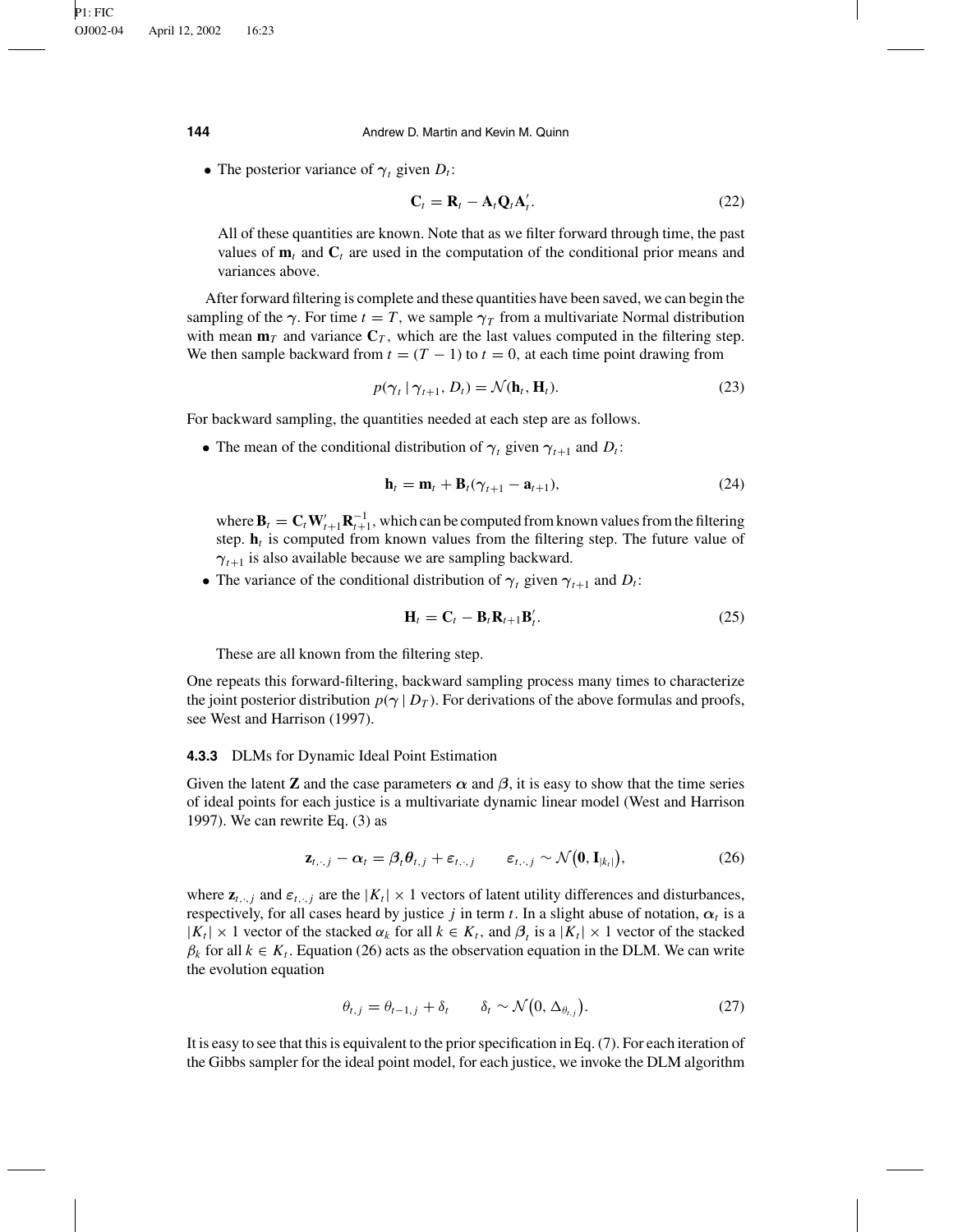outlined above to simulate  $\{\theta_{t,j}\}_{t=1}^{T_j}$  $t = T_j$ . The correspondence between the DLM notation and the dynamic ideal point model is as follows:  $\mathbf{y}_t \leftrightarrow \mathbf{z}_{t, \cdot, j} - \alpha_t; \mathbf{X}_t \leftrightarrow \beta_t; \gamma_t \leftrightarrow \theta_{t, j}; \Sigma_t \leftrightarrow \mathbf{z}_{t, j}$  $\mathbf{I}_{k_t}$ ;  $\mathbf{Z}_t \Leftrightarrow \mathbf{I}_{k_t}$ ;  $\Delta_t \Leftrightarrow \Delta_{\theta_{t,i}}$ ;  $\mathbf{m}_0 \Leftrightarrow m_{0,j}$ ;  $\mathbf{C}_0 \Leftrightarrow C_{0,j}$ . Recall that  $|K_t|$  represents the number of cases in a given term, which changes over time. This changing dimensionality of the DLM does not influence the estimation of the model because of the assumed independence of the observational and evolution variances across cases.

Interestingly, these computations can be done in parallel. We fit the models below using a serial processor machine, but the time necessary to fit this model could be reduced dramatically (approaching a factor of  $1/J$ ) by using a parallel computer. It is important to note that this MCMC scheme is very computationally expensive. For each iteration of the algorithm, we have to simulate the latent utilities for each justice on each case, the case parameters for each case, and fit a separate DLM for each justice. For this reason, the models below are estimated in C++ using the Scythe Statistical Library (Martin and Quinn 2001b).

## **5 Results**

We now turn to the data from the Supreme Court from 1953 through 1999 and present ideal point estimates and other quantities of interest from two models. The modeling strategy discussed above is quite general and can be used in many settings, including other courts, legislative bodies, and committees. In principle, it also can be used for an issue space of any dimensionality. For our application, however, we restrict our attention to the unidimensional case. This is an assumption made in nearly all statistical analyses of Supreme Court behavior. Additionally, Martin and Quinn (2001a) demonstrate that for the Burger Court from 1981 to 1985, approximately 93% of all cases fall on a single dimension. In this application, we employ the following priors on the case parameters:  $\mathbf{b}_0 = \mathbf{0}$  and  $\mathbf{B}_0 = \mathbf{I}_2$  for all cases *k*.

## **5.1** *The Constant Ideal Point Model*

We begin by summarizing the posterior distribution for a model when we assume the ideal points are constant, that is,  $\Delta_{\theta_i} = 0$ . This serves as the baseline for the dynamic ideal point model that we present next. Estimation of this model is straightforward and can be done using the Gibbs sampling algorithm of Albert (1992) and Clinton et al. (2000). This does not require using the DLM approach, which speeds computation time considerably.

We summarize the posterior densities of the ideal points in Table 1.<sup>11</sup> Columns 2 and 3 in the table contain the posterior means and posterior medians for the justices. It is worth nothing that the scale ranges from Douglas—a well-known liberal—on the far left (−6.656) to Clarence Thomas on the far right (3.884). These results are *prima facie* sensible: Marshall, Warren, Brennan, and Fortas are on the left; Harlan, Burger, Rehnquist, and Scalia are on the far right. The posterior standard deviations, in the fourth column, can be thought of as standard errors. For the most part, these standard deviations are quite small compared to the scale on which the justices are placed. Moderates are estimated with the greatest precision (such as Stewart, Clark, O'Connor, and Souter), while the estimates are somewhat less precise for extremists. This is intuitive, as there are more nonunanimous cases that divide justices at the middle of the ideological spectrum and, hence, provide more information regarding the location of the latent ideal points. The final two columns in Table 1 contain

<sup>&</sup>lt;sup>11</sup>These models were run for 200,000 Gibbs scans after 5000 burn-in scans. On a dedicated Pentium 933 Linux workstation this took 11 hr to estimate. Standard diagnostics performed on the posterior samples suggests that the chain has reached steady state.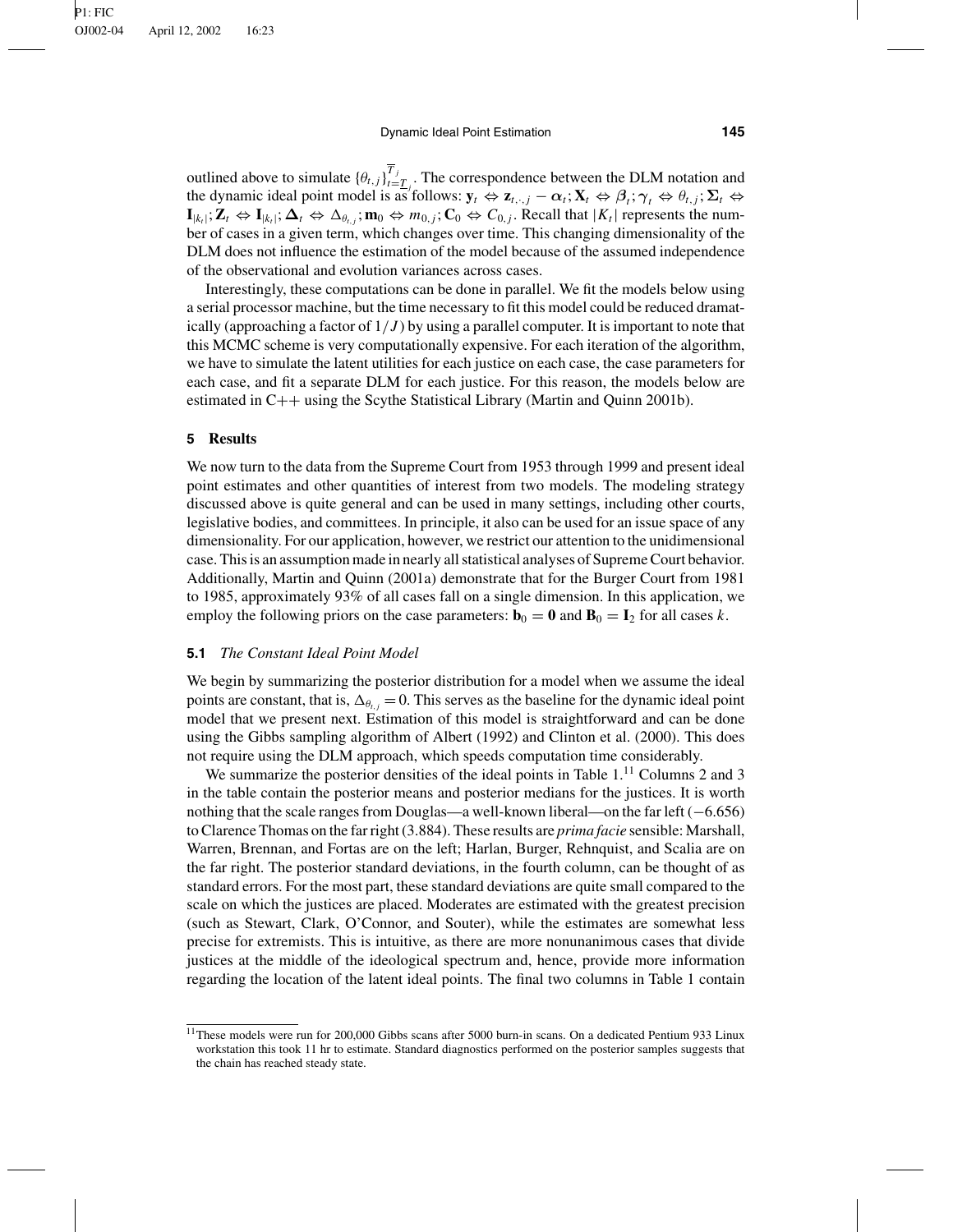|                |            |              |          | BCP      |          |
|----------------|------------|--------------|----------|----------|----------|
| <b>Justice</b> | Post, mean | Post, median | Post. SD | 2.5%     | 97.5%    |
| Harlan         | 1.528      | 1.523        | 0.116    | 1.315    | 1.761    |
| <b>Black</b>   | $-1.272$   | $-1.270$     | 0.093    | $-1.460$ | $-1.097$ |
| Douglas        | $-6.656$   | $-6.648$     | 0.607    | $-7.884$ | $-5.506$ |
| Stewart        | 0.372      | 0.372        | 0.050    | 0.274    | 0.469    |
| Marshall       | $-2.019$   | $-2.015$     | 0.105    | $-2.236$ | $-1.823$ |
| <b>Brennan</b> | $-1.618$   | $-1.616$     | 0.073    | $-1.764$ | $-1.481$ |
| White          | 0.420      | 0.419        | 0.042    | 0.340    | 0.504    |
| Warren         | $-1.407$   | $-1.404$     | 0.101    | $-1.611$ | $-1.211$ |
| Clark          | 0.194      | 0.195        | 0.064    | 0.068    | 0.320    |
| Frankfurter    | 1.047      | 1.044        | 0.109    | 0.847    | 1.270    |
| Whittaker      | 1.040      | 1.035        | 0.135    | 0.790    | 1.322    |
| <b>Burton</b>  | 1.179      | 1.175        | 0.151    | 0.894    | 1.484    |
| Reed           | 1.106      | 1.095        | 0.198    | 0.740    | 1.509    |
| Fortas         | $-1.580$   | $-1.569$     | 0.228    | $-2.044$ | $-1.160$ |
| Goldberg       | $-1.024$   | $-1.023$     | 0.187    | $-1.403$ | $-0.675$ |
| Minton         | 0.802      | 0.798        | 0.191    | 0.442    | 1.197    |
| Jackson        | 0.835      | 0.814        | 0.380    | 0.139    | 1.676    |
| <b>Burger</b>  | 1.558      | 1.556        | 0.097    | 1.372    | 1.755    |
| Blackmun       | $-0.039$   | $-0.038$     | 0.042    | $-0.122$ | 0.044    |
| Powell         | 0.818      | 0.817        | 0.064    | 0.696    | 0.948    |
| Rehnquist      | 2.996      | 2.987        | 0.180    | 2.664    | 3.367    |
| <b>Stevens</b> | $-0.555$   | $-0.556$     | 0.050    | $-0.654$ | $-0.461$ |
| O'Connect      | 1.325      | 1.323        | 0.082    | 1.172    | 1.491    |
| Scalia         | 2.446      | 2.436        | 0.196    | 2.089    | 2.862    |
| Kennedy        | 1.345      | 1.345        | 0.105    | 1.146    | 1.553    |
| Souter         | 0.245      | 0.244        | 0.082    | 0.085    | 0.407    |
| Thomas         | 3.884      | 3.835        | 0.445    | 3.106    | 4.851    |
| Ginsburg       | $-0.179$   | $-0.179$     | 0.108    | $-0.398$ | 0.026    |
| <b>Brever</b>  | $-0.156$   | $-0.155$     | 0.114    | $-0.386$ | 0.067    |

**Table 1** Posterior density summary of ideal points of U.S. Supreme Court Justices, 1953–1999, for the constant ideal point model

aBayesian credible interval.

the 95% Bayesian credible intervals for the ideal points, which again illustrates the precision with which they are estimated.

How does this measure compare to existing measures of judicial preferences? We first correlate our measure with the percentage conservative voting on civil rights, civil liberties, economics, and federalism cases across a justice's career [these measures, as well as the percent liberalism scores below, are taken from Epstein et al. (2001)]. This is in the spirit of the methodological audit of Epstein and Mershon (1996). The results are quite interesting: the posterior means correlate with these issue areas at  $-0.86$ ,  $-0.83$ ,  $-0.70$ , and  $-0.60$ , respectively  $(J = 29)$ . These clearly outperform the scores of Segal and Cover (1989), which correlate at 0.63, 0.60, 0.43, and 0.33 ( $J = 29$ ). This justifies the unidimensionality assumption because one dimension explains a good deal of variance across many issue areas. The measure also correlates highly with Schubert's (1974) C-scale (0.77) and E-scale (0.56) (*J* = 17) and Rohde and Spaeth's (1976) freedom (−0.79), equality (−0.75), and New Deal (−0.85) scales (*J* = 18). If one is willing to make the assumption that preferences are indeed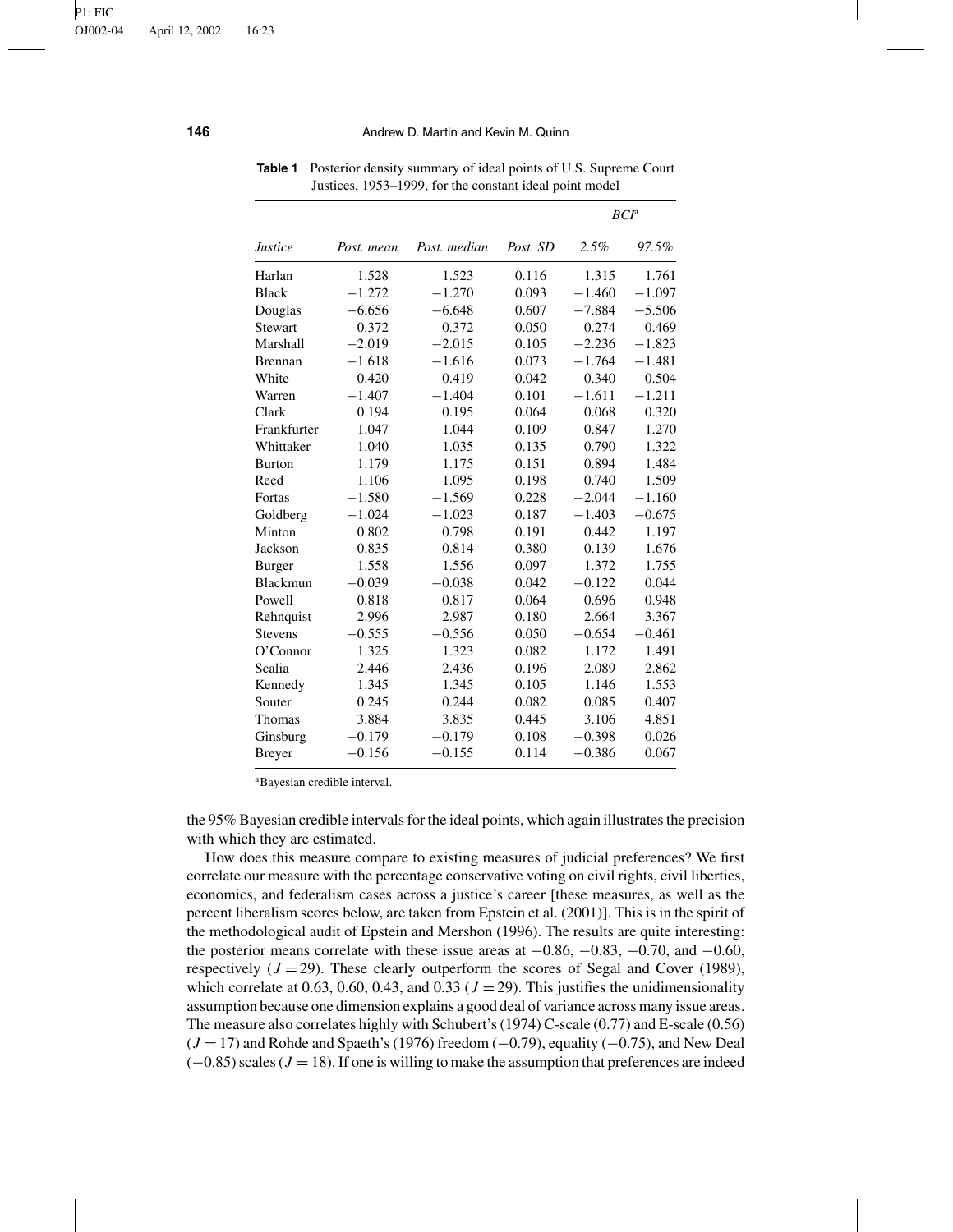constant, these results should be very compelling. We question this assumption, however, and thus turn to our dynamic ideal point model.

## **5.2** *The Dynamic Ideal Point Model*

For our dynamic ideal point model it is necessary to posit the specific prior distributions employed. We use the same prior distribution for the case parameters as in the constant ideal point model. For the ideal points, we set the prior mean for the ideal points  $m_{0,i}$  to 0 for all justices except Harlan, Douglas, Marshall, Brennan, Frankfurter, Fortas, Rehnquist, Scalia, and Thomas. Their prior means at time 0 were set to  $1.0, -3.0, -2.0, -2.0, 1.0, -1.0, 2.0,$ 2.5, and 2.5, respectively. The prior variances  $C_{i,0}$  were set to 1 for all justices except the aforementioned nine, which were set to 0.1. These informative priors resolve the rotational invariance problems. Nonetheless, they are not overly restrictive, as they are priors for only the first term in which a justice served. The more important parameters are the evolution variances  $\Delta_{\theta_{t,i}}$  of the ideal points. The magnitude of the evolution variances determines the amount of smoothing that takes place. As  $\Delta_{\theta_{t,i}}$  gets smaller relative to the variance of the observation equation, the amount of smoothing increases. As noted below, we have tested our substantive conclusions for other values of the smoothing parameter. We set these equal to 0.1 for all justices except Douglas. Because of the small number of cases that Douglas heard toward the end of his career and his ideological extremity, it was necessary to use a more informative value of  $\Delta_{\theta_{t,i}} = 0.001$  to help identify his sequence of ideal points.

One may wonder to what extent our results depend on our choice of prior distributions. In particular, one may wonder under what range of values for  $\Delta_{\theta_{t,j}}$  evidence of temporal change in ideal points still remains. The short answer is that the ideal point series of several justices still display significant trending even when  $\Delta_{\theta_{t,i}}$  is set as small as 0.01. This is 1/100 of the observation equation variance, which indicates that a large amount of smoothing is occuring. We take this to indicate that there is strong evidence that some justices'ideal points are changing over time. As the values of  $\Delta_{\theta_i}$  get close to 0.001 (1/1000 the observation equation variance) the ideal point series tend to become fairly flat. At the other extreme, we have fit an independent ideal point model where no smoothing takes place, and many justices exhibit temporal change in ideal points.

In Fig. 1 we summarize the posterior densities of the justices' ideal points throughout their careers.12 The thick, dark line represents the posterior mean, and the light lines are  $\pm$ 2 posterior standard deviations away from the posterior mean. From this figure, it is clear that many justices trend. Black, Frankfurter, and Thomas trend toward conservatism, while Marshall, Brennan, Blackmun, Stevens, and Souter trend toward liberalism. White was more conservative toward the end of his career than he was at the beginning of his career. Blackmun, a Nixon appointee who by the time of his retirement was one of the most liberal justices on the Court, was the most striking example, beginning well right of center and retiring well left of center. It seems that Epstein et al. (1998) are correct in their conclusion that some justices move over time, although our results are substantively quite different.<sup>13</sup> They find that neither Marshall nor Brennan trend, while we find that they do.

<sup>&</sup>lt;sup>12</sup>This model was run for 200,000 scans after 20,000 burn-in scans. On a dedicated Pentium 933 Linux workstation this took over 6 days to estimate. Standard convergence tests suggest that the chain has reached steady state. Term-by-term posterior means and standard deviations for each justice are available in the Web appendix.

<sup>&</sup>lt;sup>13</sup>We can make no claims about the percentage of justices who trend over time, because our data truncates justices on the left who served before 1953 and truncates those on the right in 1999. We will thus never overestimate the amount of trending, but we might underestimate it. Without data that extends back to the Founding, this problem is intractable.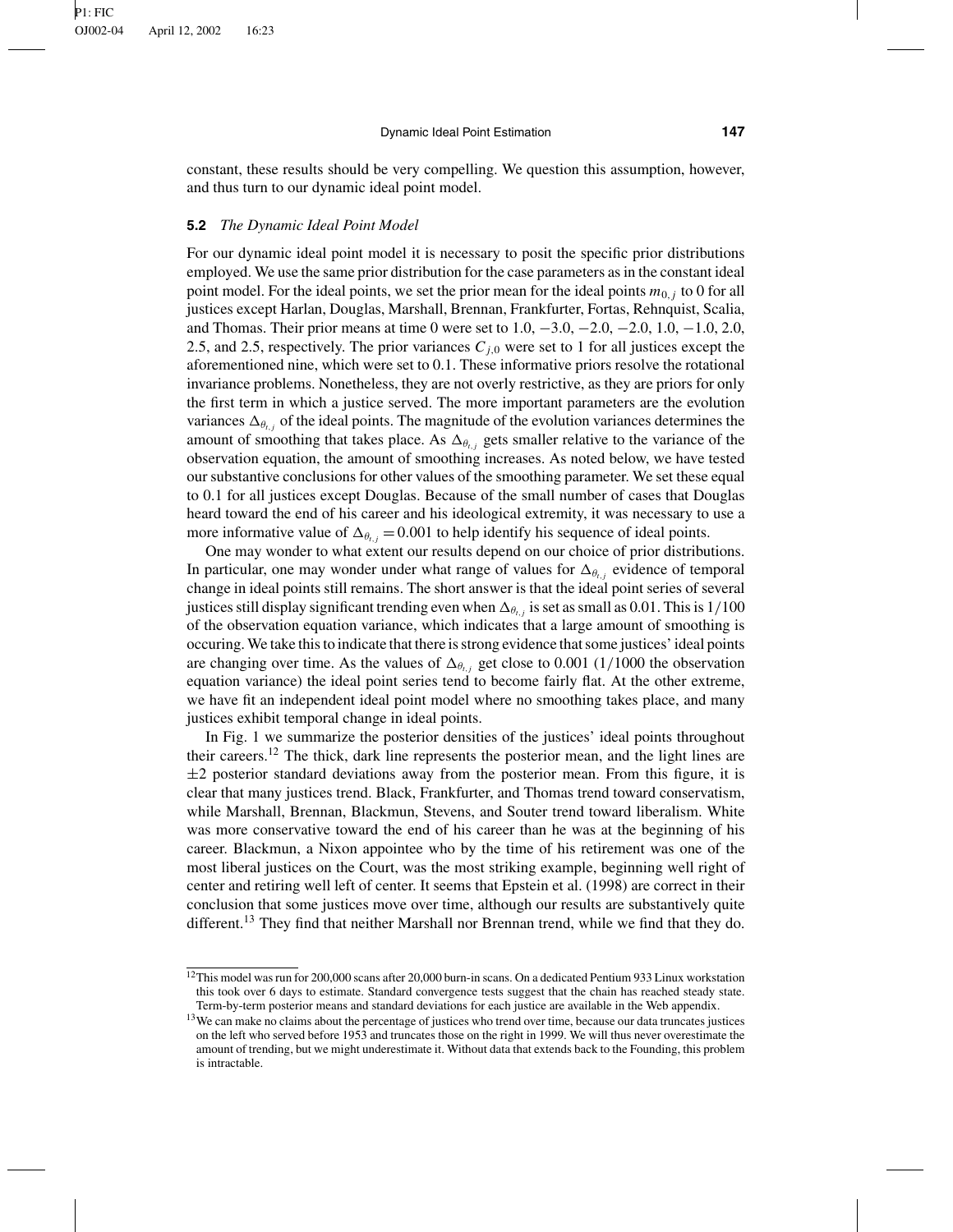

**Fig. 1** Posterior density summary of the ideal points of selected justices for the terms in which they served for the dynamic ideal point model.

Similarly, they find trends for Warren, Clark, and Powell that we do not. By controlling for case stimuli and accounting for estimation uncertainty, we reach substantively very different conclusions.

We might also be interested in the posterior probability that a given justice's ideal point in one term is greater than that justice's ideal point in another term. This quantity is easily calculated from the MCMC output. As an illustration, we compute the posterior probability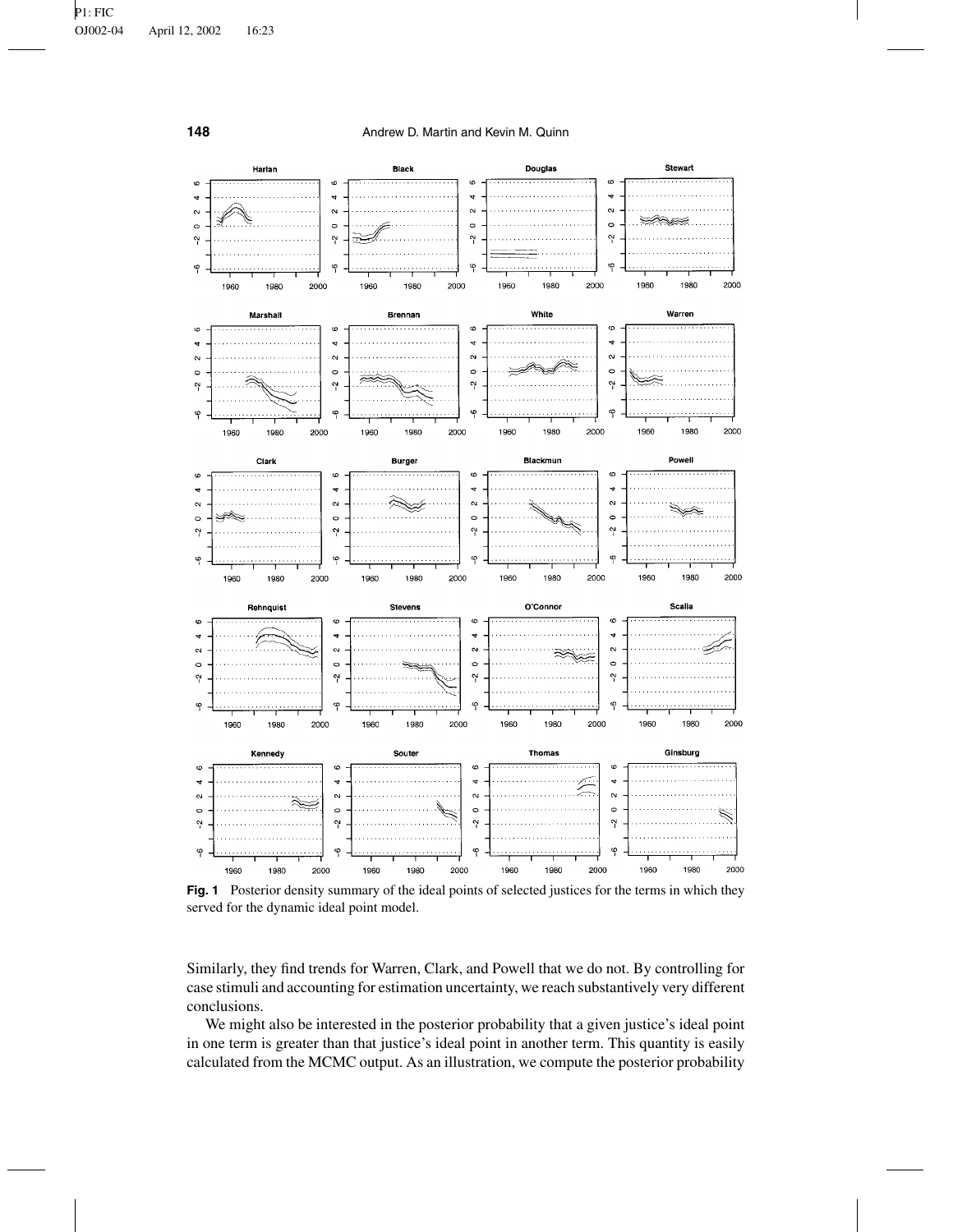that a justice's ideal point at time *t* is greater than his ideal point in his first term. The probability that Blackmun's ideal point in 1980 is farther to the right than his ideal point in his first term is 0.00. The posterior probability that Stewart's ideal point in 1979 is greater than his ideal point in 1958 is 0.14. This demonstrates that Blackmun did in fact become significantly more liberal over the course of his career, while Stewart did not. Another interesting example is Justice Harlan. The probability that his 1964 ideal point is farther to the right than in his first term (1954) is 1.00, while the probability that his 1970 ideal point is greater than his 1954 ideal point is 0.55.

How does this measure fare against the Epstein and Mershon (1996) validity test? In short, extremely well. We present the term-by-term correlations between the posterior mean ideal points from the dynamic model with percent conservative decisions in Fig. 2. To make the findings consistent with Epstein and Mershon (1996), the term-byterm measures are correlated with the percent conservative decisions over each justice's entire career. This is quite sensible, as term-by-term percentages are often based on a very small number of cases. Looking across the cells it is clear that the model does exceedingly well, particularly for civil liberties and civil rights cases. It also does quite well in economics cases, which is the major weakness of the Segal and Cover scores (1989). It does well in federalism cases except for a few terms around 1970 and throughout



**Fig. 2** Term-by-term correlations of the ideal point posterior mean for the dynamic ideal point model with the percentage conservative votes in civil liberties, civil rights, economics, and federalism cases, 1953–1999.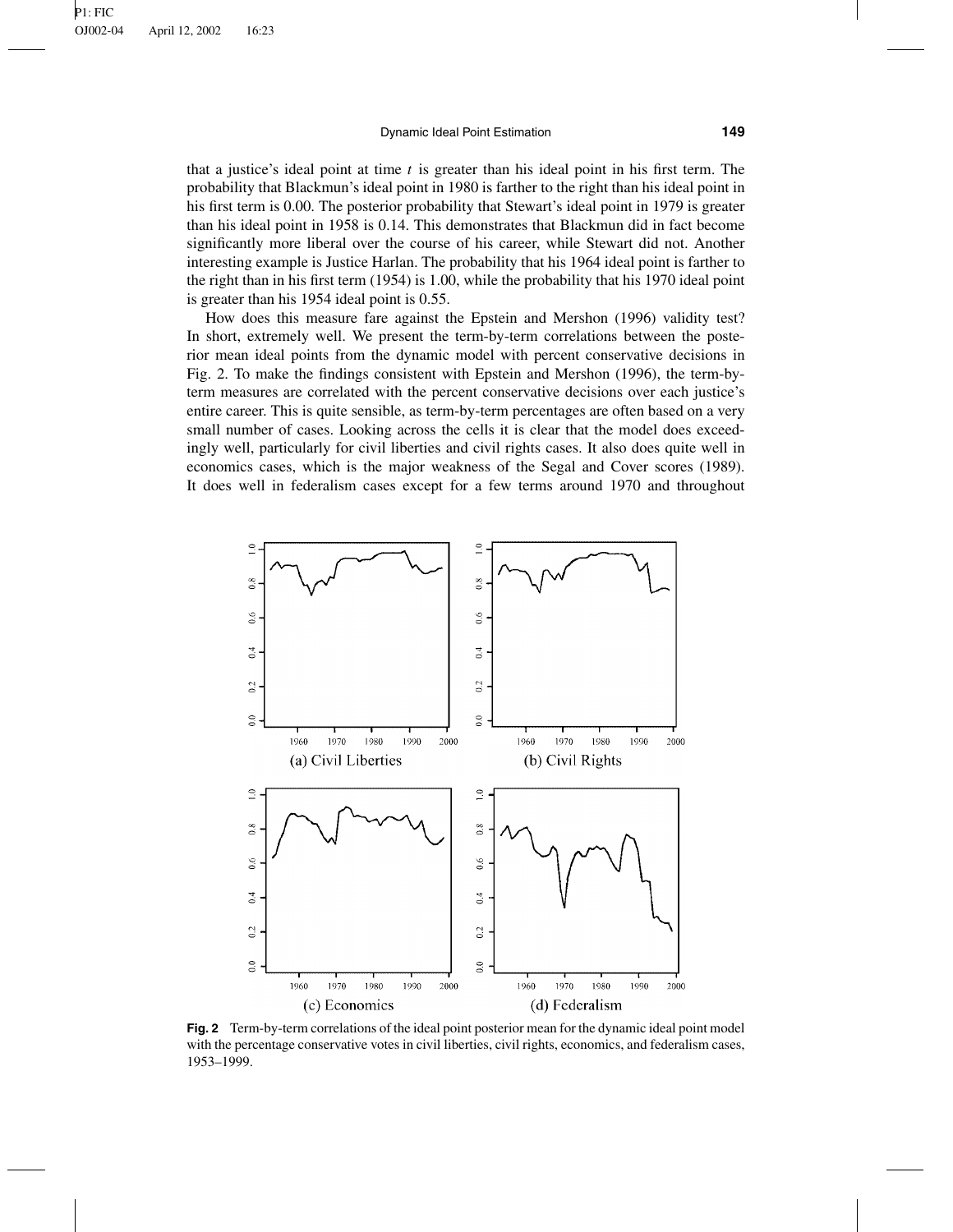the 1990s. This may be suggestive of a second issue dimension that structures decision making in federalism cases during this time period or, alternatively, may be due to the large amount of turnover on the Court in 1970 and 1971. When comparing these correlations with those from the constant model, it is clear that the dynamic model does a superior job. This measure not only outperforms the Segal and Cover (1989) scores but also does better than the constant ideal point model, based on the Epstein and Mershon (1996) criterion.

To get a sense of the adequacy of this model we examine the mean percentage of cases correctly classified by the model. Given the posterior distribution, these percentages are computed by comparing the predicted votes from the model with the actual votes. The dynamic ideal point model correctly classifies 76% of the decisions. This is an improvement over the observed marginal percentage of reversals (63%). As a point of comparison, the model in which ideal points are assumed constant over time classifies 74% of the decisions correctly. While the improvement in model fit is modest when moving from the constant ideal point model to the dynamic ideal point model, we feel that the ability to test for temporal changes in the ideal points compensates for the increased computational cost of fitting the dynamic ideal point model. Moreover, the dynamic model also provides an efficiency gain over a model in which the ideal points are assumed to be temporally independent. Figure 3 depicts this increase in efficiency. This figure plots the posterior standard deviations of the ideal points from our dynamic model against the posterior standard deviations of the ideal points from a model that assumes independent ideal points. Note that the precision of the estimated ideal points is almost always greater in the dynamic model.



**Fig. 3** The efficiency gains of the dynamic model over a model in which the ideal points are assumed independent and identically distributed. PSD, posterior standard deviation.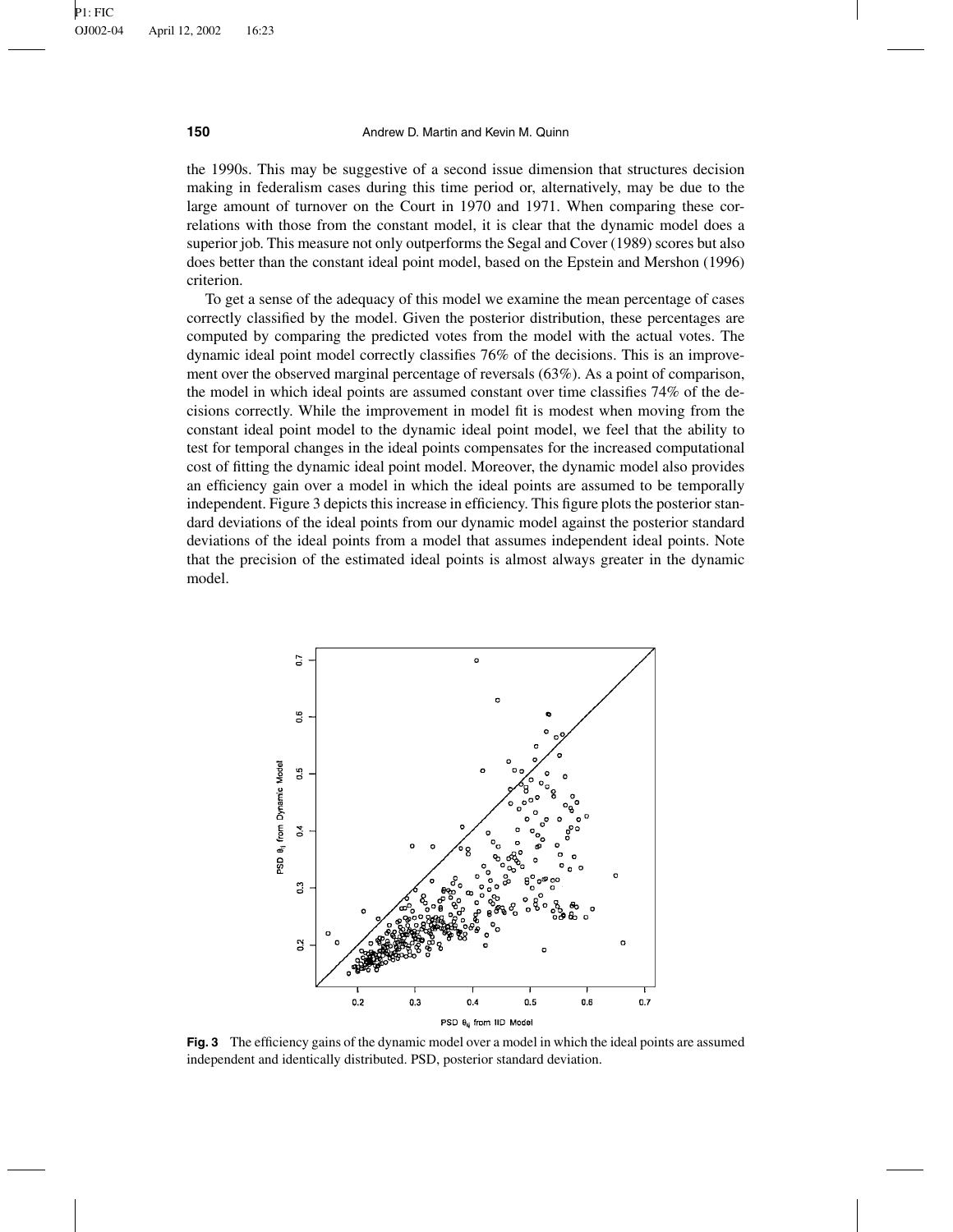

**Fig. 4** Estimated posterior distribution of the location of the median justice for the dynamic ideal point model.

## **5.3** *Other Quantities of Interest*

One advantage of performing Bayesian inference is that it is straightforward to summarize the posterior density of quantities of interest other than the model parameters. One quantity of great substantive importance is the location of the median justice. This is valuable to study not only the policy outputs of the Court and bargaining on the Court, but also how the Court might relate to other institutions in the separation of powers system. We first compute the probabilities that a given justice is the median in each term.<sup>14</sup> This analysis suggests that Frankfurther was the median justice in 1953, followed by Clark, then Stewart, then Goldberg, then Black. Brennan is likely the median in a handful of terms in the 1960s. From the late 1960s to the early 1990s, White is the median justice in a good number of terms, although Stewart, Blackmun, Powell, and Souter are medians in certain terms. Finally, in the 1990s, O'Connor and Kennedy are the median justices in different terms.

The identity of the median justice is interesting, but so too is the location of the median on the estimated issue dimension. In Fig. 4 we summarize the posterior density of the location of the median justice in each term. During the early Warren Courts, until 1961 when White joined the Court, the median is quite conservative. This changed in the 1962 term with the addition of Goldberg, and, later on in the decade, with the addition of Fortas and Marshall. There is a break from liberalism in the 1969 term, when Nixon nominated Burger to replace Warren. With that nomination, and then the nomination of Blackmun in 1970 and Powell and Rehnquist in 1971, the Court became quite conservative. It trended toward a more moderate position, but that changed with the O'Connor appointment by President Reagan. The Court became more conservative during the late Reagan years, grew somewhat more

<sup>14</sup>These complete results are available in the Web appendix.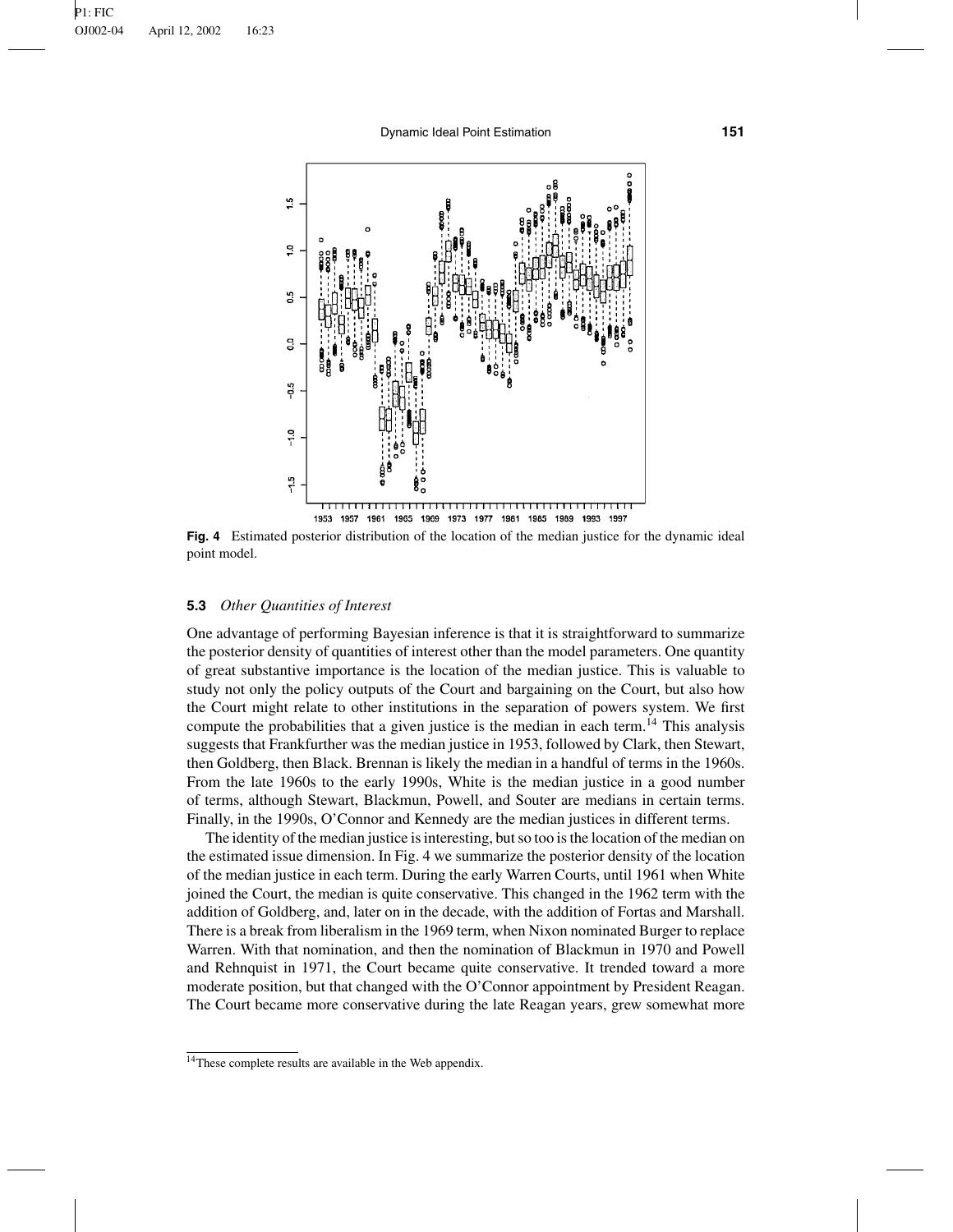moderate during the Bush administration, and then became somewhat more conservative during the Clinton years. Our model suggests that the most conservative Court sat in the 1988 term, and the most liberal sat in the 1967 term.

#### **6 Discussion**

The results from these models tell us a great deal about the Supreme Court from 1953 to the present. Not only have we estimated superior measures of judicial preferences, but we provide strong evidence that the ideal points of many justices do change over time. This is not a universal phenomenon, but it is certainly the case that the preferences of some justices change over time. For most justices, this change is monotonic. Our results imply that a constant measure of judicial preferences—such as the measure of Segal and Cover (1989)—is not appropriate for explaining longitudinal judicial decision making. In addition to presenting posterior standard deviations for all measures, we also identify and locate the median justice on the Court during each term.

The paper also highlights a useful modeling strategy for dynamic social systems. Using DLMs in a Bayesian framework makes this relatively easy; substantive assumptions can be directly translated into our models. DLMs are an important methodological tool that other political scientists can use to model dynamic phenomena of interest. For nearly any statistical model with the usual conditional independence assumptions, DLMs can be used to smooth parameters over time. This is a happy medium between complete pooling of parameters estimated over time by assuming parameter homogeneity and estimation of separate models for each time point. They are particularly useful for cases when the number of observations in each time period is small or for when observations from some time periods are missing. MCMC methods make estimating these models tractable.

This research is only the first step of a broader research agenda. Others might be tempted to use our estimates as independent or dependent variables in other analyses. The better approach, which we leave for future research, is to write down a full structural decisionmaking model, treating the ideal points as missing data. Such an approach is straightforward in a Bayesian context and, conditional on the modeling assumptions being true, allows for one to test various theories of decision making *while also estimating the ideal points of the actors under study*. Another important step is explaining the causes of the dynamics we observe. Why do justices' ideal points change over time? Is this a psychological process, or do revealed preferences change with different compositions of the Court or, perhaps, because of separation of powers concerns? It may also be the case that we can get better estimates of the case-specific parameters and the ideal points by using additional information about the cases, such as the lower court of origin or the issue area of the case. Including these types of covariates in the above models is a logical extension. Finally, there are additional data that can be brought to the problem. In particular, having data about the cert process would be quite informative about not only the status quo and alternative points, but also how a minority of the Court goes about setting the agenda.

## **References**

Albert, James H. 1992. "Bayesian Estimation of Normal Ogive Item Response Curves Using Gibbs Sampling." *Journal of Educational Statistics* 17:251–269.

Albert, James H., and Siddhartha Chib. 1993. "Bayesian Analysis of Binary and Polychotomous Response Data." *Journal of the American Statistical Association* 88:669–679.

Bailey, Michael, and Kelly H. Chang. 2001. "Comparing Presidents, Senators, and Justices: Interinstitutional Preference Estimation." *Journal of Law, Economics, & Organization* 17:477–506.